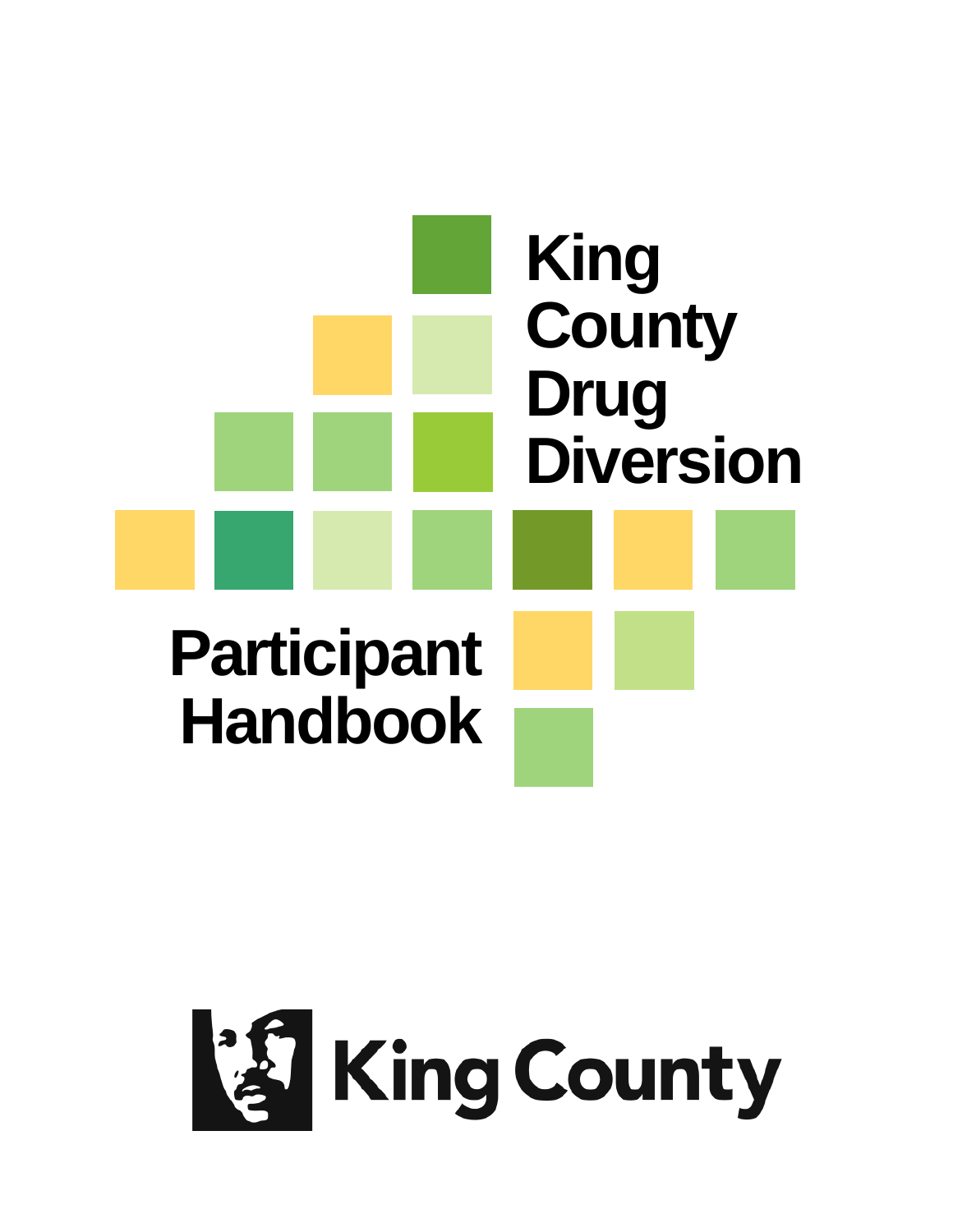# **TABLE OF CONTENTS**

| Phase 1: |  |  |  |  |  |
|----------|--|--|--|--|--|
| Phase 2: |  |  |  |  |  |
| Phase 3: |  |  |  |  |  |
| Phase 4: |  |  |  |  |  |
| Phase 5: |  |  |  |  |  |
|          |  |  |  |  |  |
|          |  |  |  |  |  |
|          |  |  |  |  |  |
|          |  |  |  |  |  |
|          |  |  |  |  |  |
|          |  |  |  |  |  |
|          |  |  |  |  |  |
|          |  |  |  |  |  |
|          |  |  |  |  |  |
|          |  |  |  |  |  |
|          |  |  |  |  |  |
|          |  |  |  |  |  |
|          |  |  |  |  |  |
|          |  |  |  |  |  |
|          |  |  |  |  |  |
|          |  |  |  |  |  |
|          |  |  |  |  |  |
|          |  |  |  |  |  |
|          |  |  |  |  |  |
|          |  |  |  |  |  |
|          |  |  |  |  |  |
|          |  |  |  |  |  |
|          |  |  |  |  |  |
|          |  |  |  |  |  |
|          |  |  |  |  |  |
|          |  |  |  |  |  |
|          |  |  |  |  |  |
|          |  |  |  |  |  |
|          |  |  |  |  |  |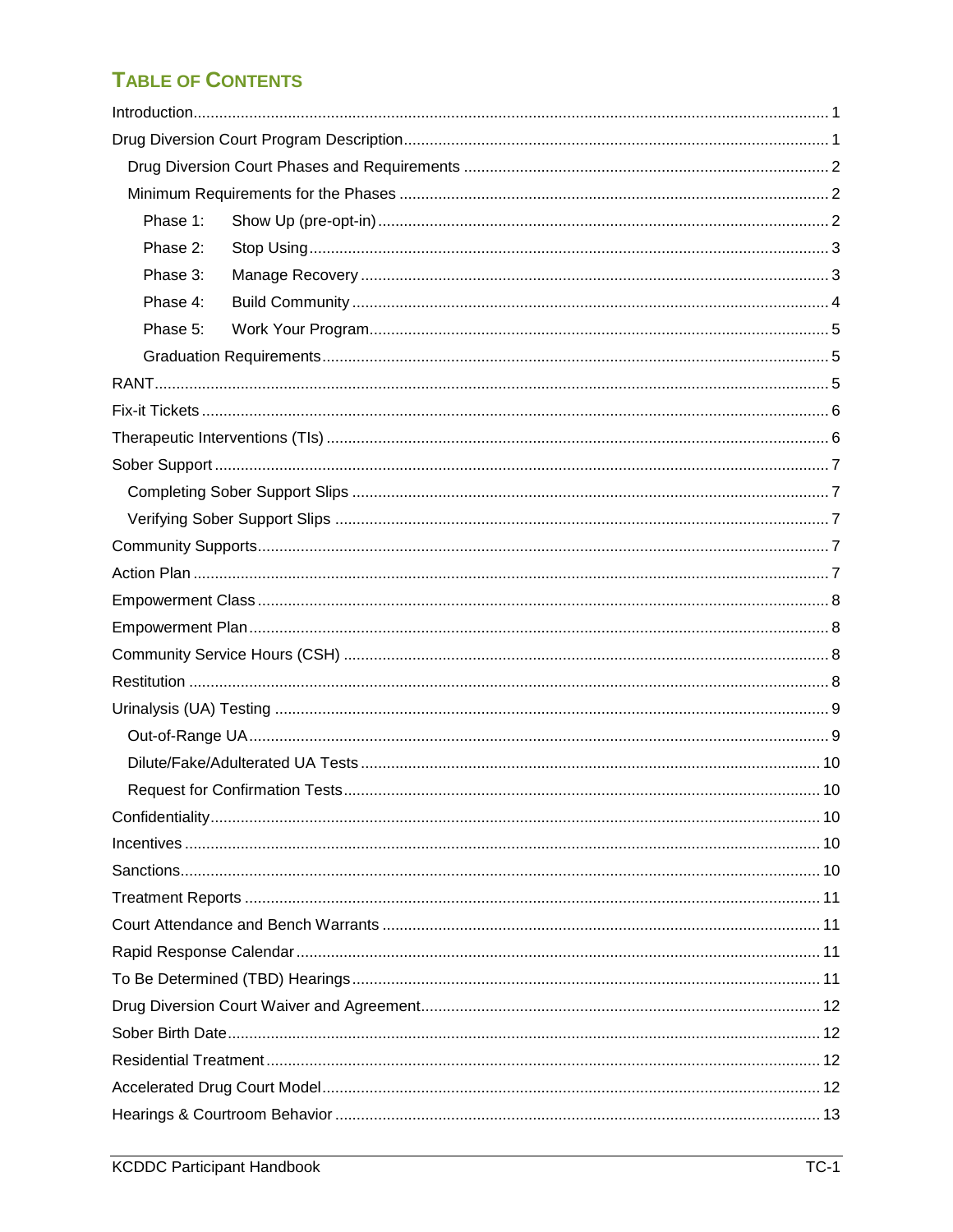The latest version of the Handbook will be available for download at: https://kingcounty.gov/courts/clerk/drug-court/Forms.aspx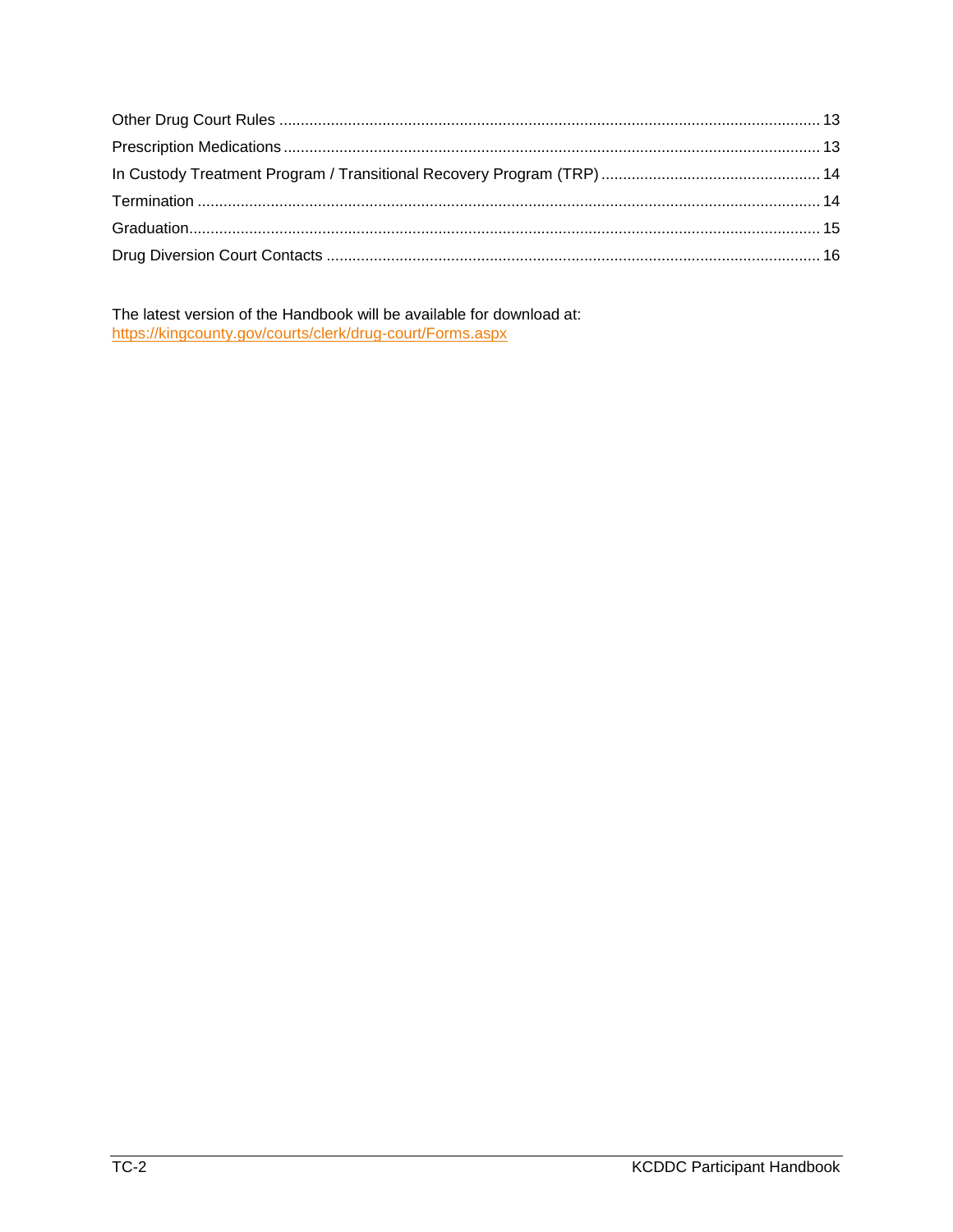### <span id="page-3-0"></span>**INTRODUCTION**

Welcome to the King County Drug Diversion Court Program.

The King County Drug Diversion Court (KCDDC) Program seeks to ensure community safety and empower participants to rebuild their lives by combining the resources of the criminal justice system, substance use treatment, and other community service providers.

This handbook provides information about the Program and what is expected of you as a participant.

Please read this handbook carefully.

It is your responsibility to be familiar with its contents. You will be sanctioned if you fail to abide by the rules and requirements contained in this handbook and the King County Drug Court Policy and Procedures manual and appendices.<sup>1</sup>

The King County Drug Diversion Court Policy and Procedures Manual is available upon eave as is in courtrooms in Seattle and Kent or at the King County Drug Diversion Court website:

<https://www.kingcounty.gov/courts/clerk/drug-court/Forms.aspx>

# <span id="page-3-1"></span>**DRUG DIVERSION COURT PROGRAM DESCRIPTION**

All participants will be assessed to determine their unique needs. Treatment and Program requirements will be designed based upon those needs.

Drug Diversion Court (DDC) contracts with geographically diverse, community-based treatment agencies - including culturally-specific agencies - that provide outpatient, residential and Medication Assisted Treatment (methadone / buprenorphine).

Treatment may be paid in full or in part by DDC if you attend one of these agencies. DDC treatment staff will do their best, within available resources, to send you to the treatment program that best suits your needs.

Under certain circumstances, with DDC approval, you may obtain treatment at a non-DDC agency if you find an alternative funding source.

You may try out treatment during Phase 1 before deciding whether to formally join the DDC program, referred to as "opting-in." If you want to be accepted into DDC you must, at a minimum, undergo a treatment assessment and a drug test, and attend other activities as directed during this try-out period. Even if you can't stop using drugs and alcohol during Phase 1, it is important that you show up to court, drug tests, and other treatment obligations, and that you are honest with the court.

Keep in mind that during this time period, the court is also reviewing your level of engagement to see that you and DDC are a good fit.

After opting-in, you remain in drug court for a minimum of 10 months, although the average length of participation is 18 months. You pass through five DDC Phases after opt-in. If you successfully complete the requirements of DDC, you graduate from the Program and your DDC charge(s) will be dismissed. (If you will still owe restitution at graduation, please see the Restitution section on page 8 for an explanation about the special status of your case.)

l

<sup>1</sup> This handbook for King County Adult Diversion Drug Court is designed to structure, but not to eliminate, decision making for all those individuals who seek to join the program as well as those who participate in it. The court reserves the right, in each individual case, to make discretionary decisions consistent with the law and public policy.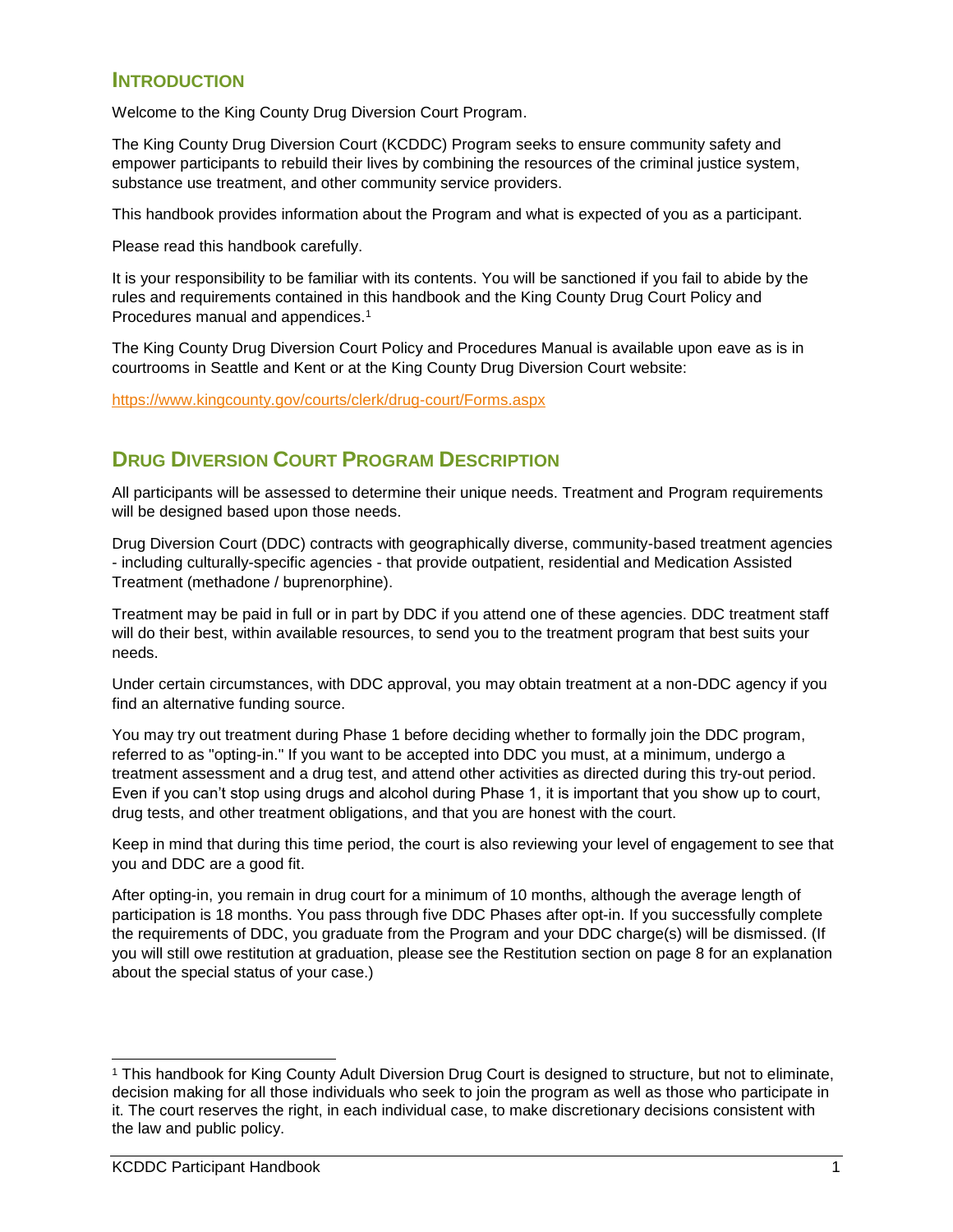## <span id="page-4-0"></span>**Drug Diversion Court Phases and Requirements**

DDC divides a participant's progress into phases. These are not the same as treatment phases used by your treatment agency. You will be advanced to the next phase of DDC based on your compliance, attendance at your treatment sessions and sober support meetings, community support activities, and compliance with other phase requirements. You are expected to remain in full compliance with your treatment agency conditions including additional urinalysis tests as directed. DDC may require more attendance at sober support meetings and drug testing than your treatment agency. The Judge will make the final determination as to your readiness to advance to the next phase.

For an explanation of the following terms located in the phase descriptions, please see the sections with the same titles:

- Risk and Needs Triage (RANT) Screening Tool (page 5)
- Fix-It Tickets (page 5)
- Therapeutic Interventions (TIs) (page 6)
- Sober Support (page 6)
- Community Supports (page 7)
- Action Plan (page 7)
- Empowerment Class (page 7)
- Empowerment Plan (page 8)
- Community Service Hours (page 8)
- Restitution (page 8)

### <span id="page-4-1"></span>*Minimum Requirements for the Phases*

### <span id="page-4-2"></span>**Phase 1: Show Up (pre-opt-in)**

Phase 1, or the pre-opt-in phase, is expected to last no more than 30 days.

### Minimum Requirements to Opt-In:

- Attend Hearings.
- Attend weekly Thursday Check Ins.
- Attend Legal Question & Answer (Q&A) session.
- Contact your Attorney.
- Attend Orientation & Intake (O&I) and complete RANT screening.
- Attend Treatment Intake and take a Urinalysis (UA) drug test.
- Read Participant Handbook.
- Apply for Medicaid / Washington Apple Healthcare if eligible.
- Attend Alcohol & Drug Information School (ADIS) only if required.

### Other Requirements:

- Attend ongoing treatment sessions group and individual counseling.
- Attend 2 per week random, observed UAs.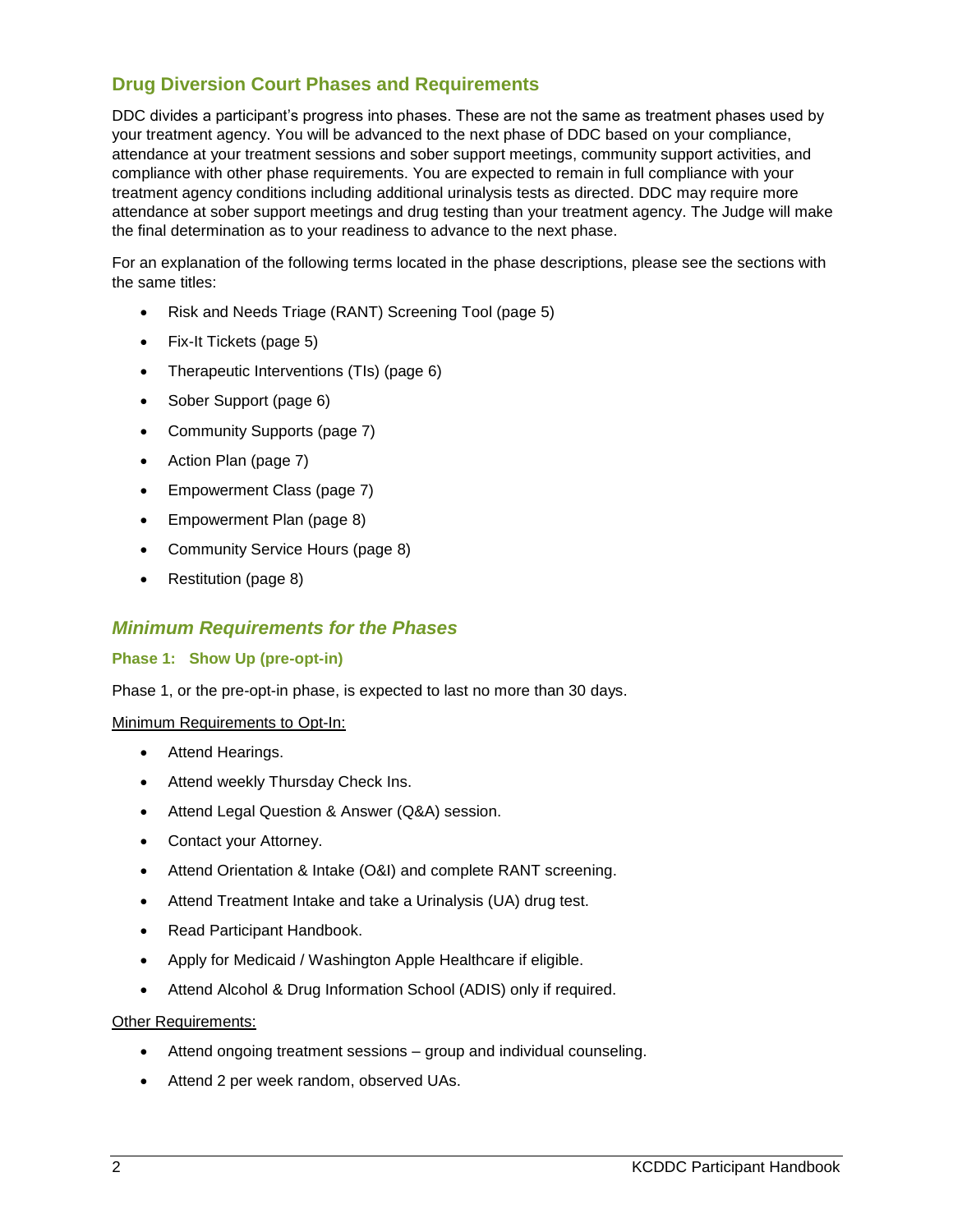- Create an Action Plan with Drug Court Case Manager (DCCM). Bring to every hearing and be prepared to discuss with Judge. Complete Action Plan follow-up items as suggested by the Judge.
- Sober Support Meetings / Community Support Activity attendance
	- o High Needs participants: 3 per week Sober Support meetings.
	- $\circ$  Low Needs participants: Develop plan with DCCM for 3 per week Community Supports to begin in Phase 2.

Phase 1 is a time for you, in consultation with your attorney, to consider your particular legal situation, and whether or not you should opt into drug court or take your case through the regular mainstream criminal justice system.

### <span id="page-5-0"></span>**Phase 2: Stop Using**

Phase 2 is a minimum of 60 days.

- Attend Hearings
	- o Bring Sober Support slips / Community Support logs.
	- o Bring Action Plan and be prepared to discuss with Judge.
- Complete Action Plan follow-up items as suggested by the Judge.
- Attend all Treatment Sessions.
- Minimum of 2 random, observed UAs per week.
- Sober Support Meetings / Community Support Activity attendance
	- o High Needs participants: 3 per week Sober Support meetings.
	- o Low Needs participants: 3 per week Community Support activities (approved by DCCM).
- 60 consecutive days sanction-free (immediately prior to promotion to Phase 3).
- 30 consecutive days of abstinence (immediately prior to promotion to Phase 3).

Fix-It Tickets available (for missed appointments) = 2 per reporting period (the time between hearings).

No restitution owed for promotion to next phase.

No community service hours owed.

Note: Those who go to Transitional Recovery Program (TRP) while pre-opt may be eligible to skip this phase if they meet all other Phase 1 requirements (without going on bench warrant).

### <span id="page-5-1"></span>**Phase 3: Manage Recovery**

Phase 3 is a minimum of 60 days.

- Attend Hearings
	- o Bring Sober Support slips / Community Support logs.
	- $\circ$  Bring Action or Empowerment Plan and be prepared to discuss with Judge.
- Complete Action Plan and/or Empowerment Plan follow-up items as suggested by the Judge.
- Attend all Treatment Sessions.
- Minimum 2 random, observed UAs per week.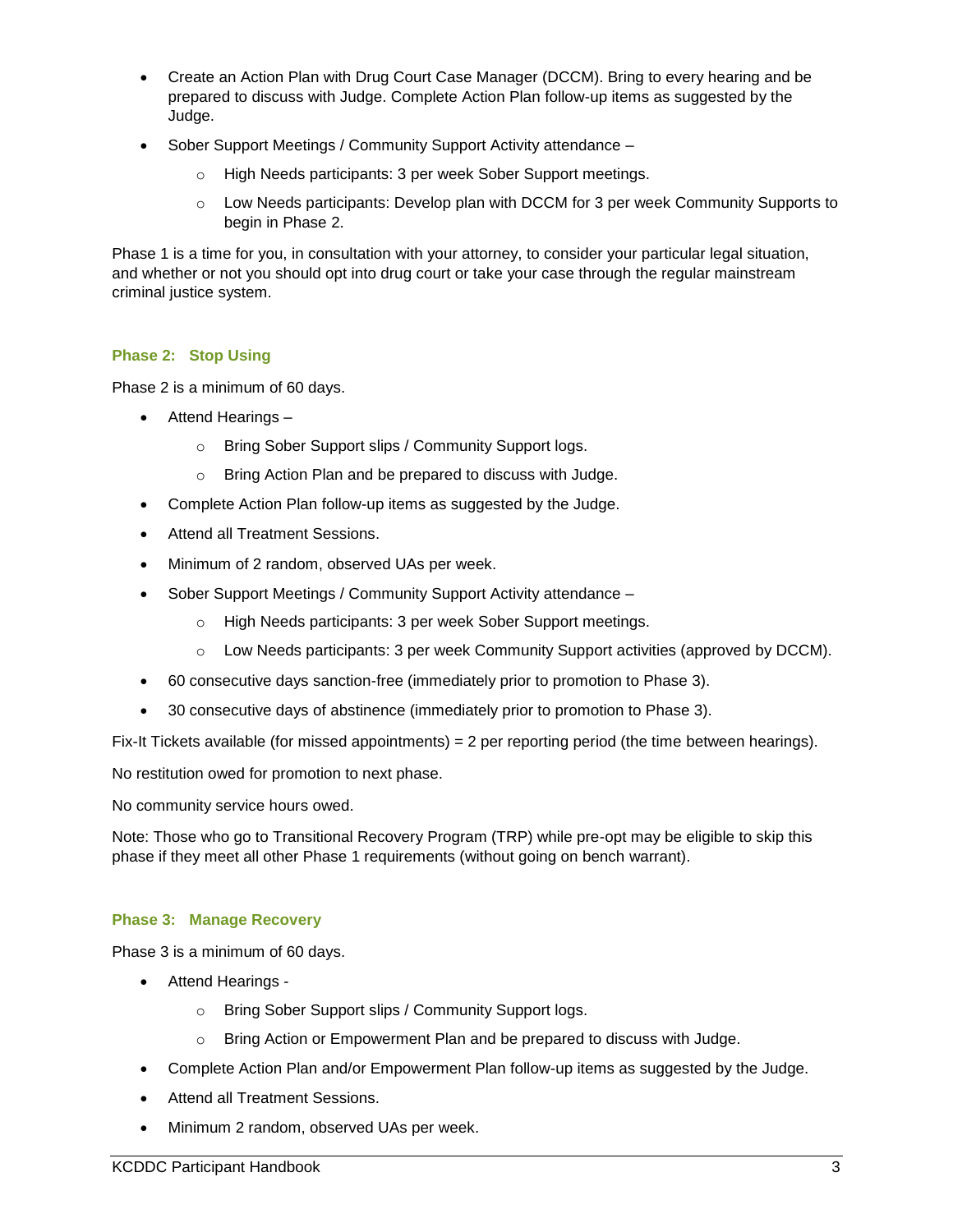- Sober Support Meetings / Community Support Activity attendance
	- o High Needs participants: 1 Sober Support & 2 Community Supports (approved by DCCM) per week.
	- $\circ$  Low Needs participants: 3 per week Community Support activities (approved by DCCM).
- Attend Empowerment Class by next hearing after promotion to Phase 3 (about 30 days later).
- Meet with Resource Specialist to create Empowerment Plan with own goals. Present Empowerment Plan to the court. Must include plan for 20 hours per week of Productive Activity (such as employment, vocational training, school, parenting or volunteering) to begin by the first day of Phase 5.
- Attend a Graduation Ceremony.
- Complete 4 Community Service Hours.
- Pay 20% of Total Restitution Owed.
- 60 consecutive days sanction free (immediately prior to promotion to Phase 4).
- 60 consecutive days of abstinence (immediately prior to promotion to Phase 4).

Fix-It Tickets available (for missed appointments) = 1 per reporting period (the time between hearings).

### <span id="page-6-0"></span>**Phase 4: Build Community**

Phase 4 is a minimum of 90 days.

- Attend Hearings
	- o Bring Sober Support slips / Community Support logs.
	- o Bring Empowerment Plan and be prepared to discuss with Judge.
- Complete Empowerment Plan follow-up items as suggested by the Judge.
- Attend all Treatment Sessions.
- Complete Moral Reconation Therapy (MRT) as required.
- Minimum 2 random, observed UAs per week.
- Sober Support Meetings / Community Support Activity attendance
	- o High Needs participants: 1 Sober Support & 2 Community Supports (approved by DCCM) per week.
	- o Low Needs participants: 3 per week Community Support Activities (approved by DCCM).
- Complete 12 additional Community Service Hours.
- Pay 50% of Total Restitution Owed.
- Must be ready to begin 20 hours per week of Productive Activity (such as employment, vocational training, school, parenting or volunteering) on the first day of Phase 5.
- 90 consecutive days sanction-free free (immediately prior to promotion to Phase 5).
- 90 consecutive days of abstinence free (immediately prior to promotion to Phase 5).

Fix-It Tickets available (for missed appointments) = 1 during the entire Phase 4.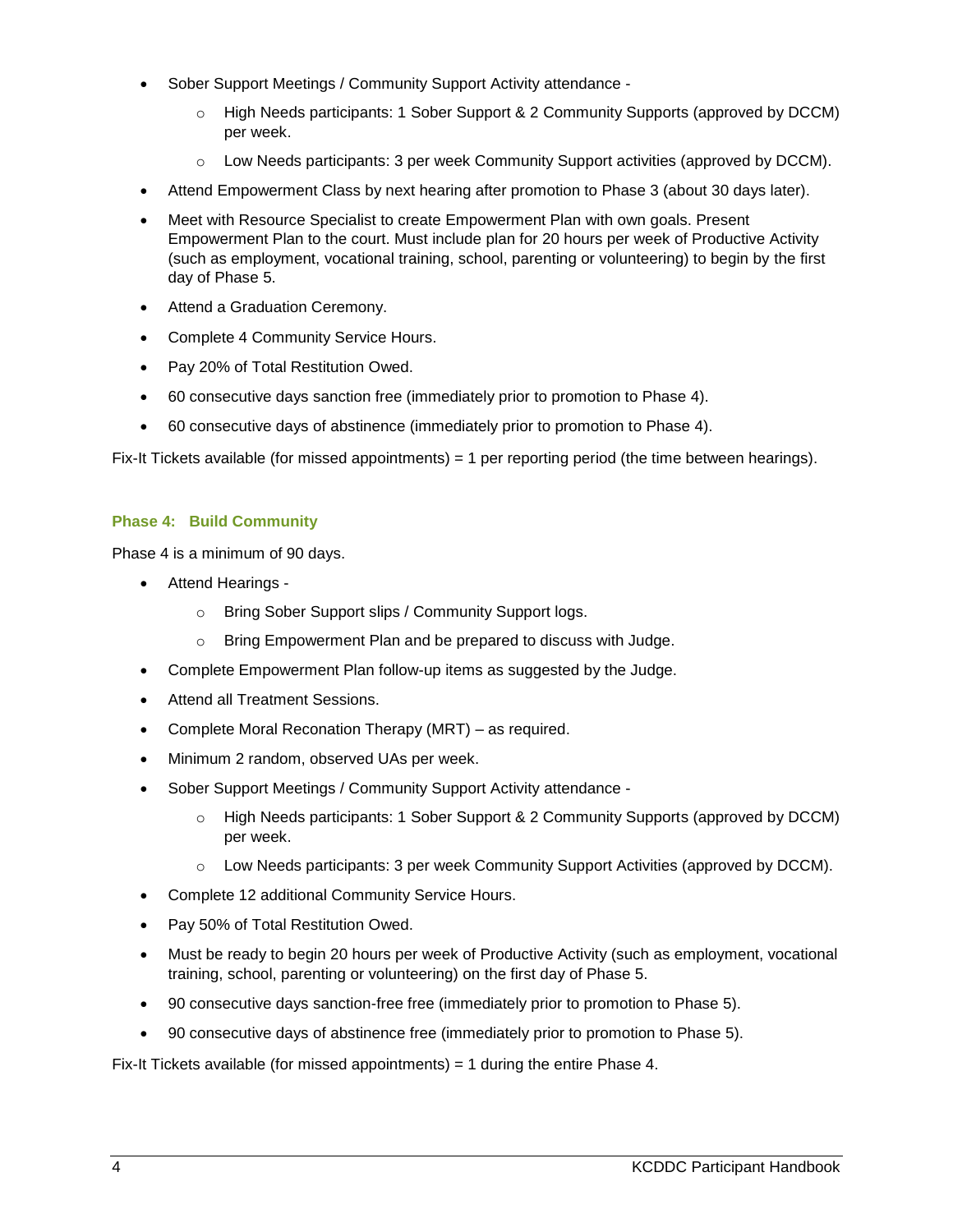### <span id="page-7-0"></span>**Phase 5: Work Your Program**

Phase 5 is a minimum of 90 days.

- Attend Hearings
	- o Bring Sober Support slips / Community Support logs.
	- o Bring Empowerment Plan and be prepared to discuss with Judge.
- Complete Empowerment Plan follow-up items as suggested by the Judge.
- Attend all Treatment Sessions. Full-time employment MAY be able to replace groups and individual treatment sessions with DCCM recommendation and court approval.
- Minimum 2 random, observed UAs per week.
- 2 Community Support activities (approved by DCCM) per week.
- Prove 20 hours per week engagement in Productive Activity (such as employment, vocational training, school, parenting or volunteering) as identified within Empowerment Plan.
- Complete Grad 101 (including Continuing Care Plan) with Peer Specialist.
- Complete 8 additional Community Service Hours.
- Pay 100% of Total Restitution Owed
- 90 days consecutive sanction-free (immediately prior to graduation).
- 90 days of consecutive abstinence (immediately prior to graduation). However, following a relapse that was not pre-disclosed/self-reported, the presumption is that 6 months of abstinence will be required prior to graduation. After 90 days of abstinence, participants may petition the court to graduate earlier.
- Attend own graduation ceremony.

Fix-It Tickets available (for missed appointments) = none.

### <span id="page-7-1"></span>**Graduation Requirements**

- Generally, you must be abstinent from drugs and alcohol for a minimum of 6 months.
- Prove 20 hours per week of engagement in Productive Activity (such as employment, vocational training, school, parenting or volunteering) as identified within Empowerment Plan.
- Pay restitution in full unless a special agreement has been made with the prosecutor at opt-in. See Restitution section on page 8 for more information.
- Complete 24 hours of community service.
- Attend a graduation ceremony.
- Complete the graduation packet. You will receive the graduation packet in Phase 4. As soon as you receive the packet, schedule a Grad 101 session with the DDC Peer Specialist to complete the documents.

## <span id="page-7-2"></span>**RANT**

The Risk and Needs Triage (RANT) is an evidence-based 19-question screening tool designed to match you with the most effective level of supervision and clinical services. You will be assessed for risk (the likelihood that more intensive supervision and treatment services are needed) and need (the level of substance use, mental health and other daily needs). Participants are screened into one of four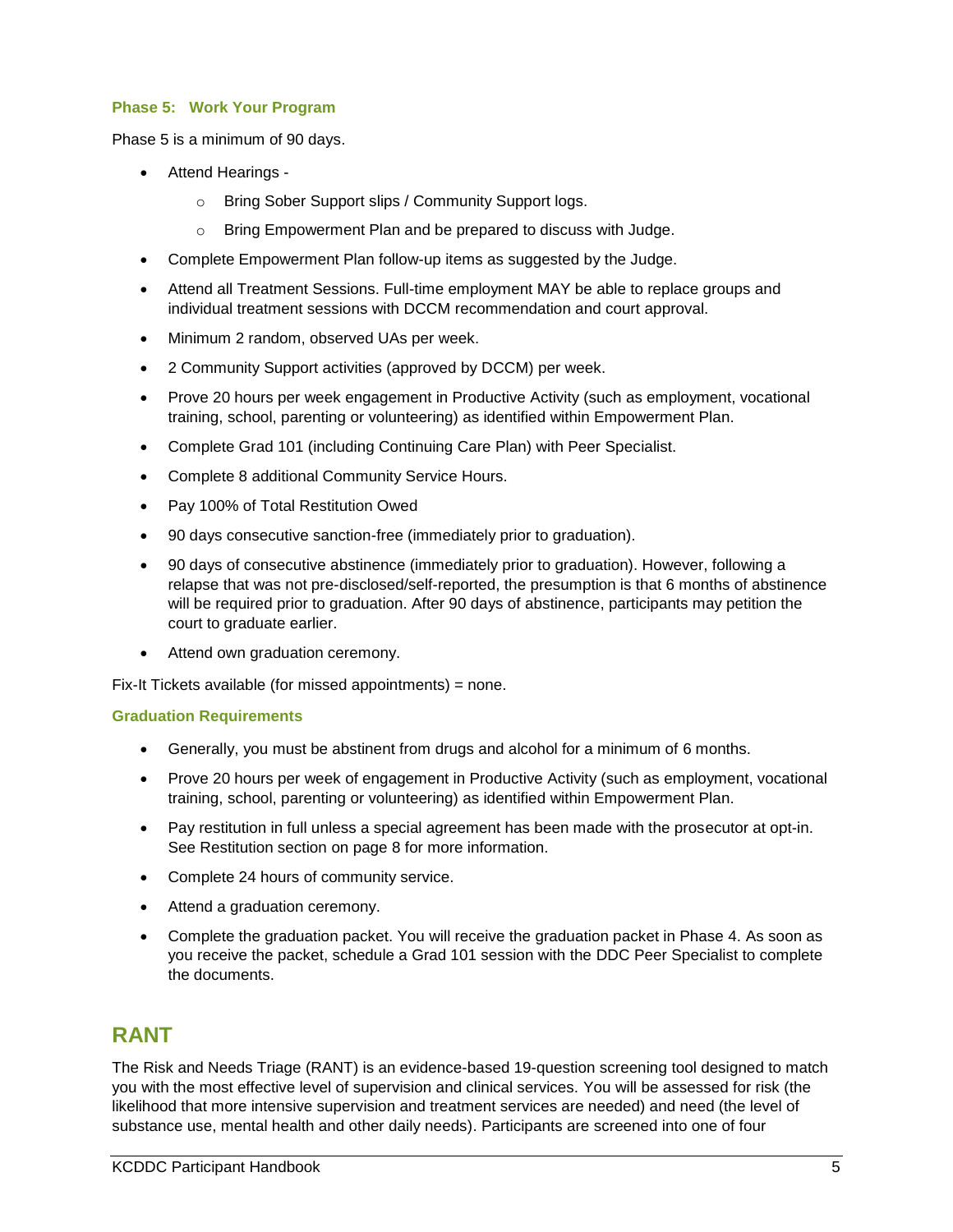quadrants: 1) high risk / high needs 2) high risk / low needs 3) low risk / high needs 4) low risk / low needs. Drug court program requirements may differ depending on your risk / needs quadrant. RANT screenings are completed at the program start and may be revisited as more information becomes available.

# <span id="page-8-0"></span>**FIX-IT TICKETS**

A Fix-it Ticket lets you avoid a sanction in two situations: 1) arriving late to an appointment or 2) missing an appointment due to a last minute, unplanned situation. Fix-It Tickets can NOT be used for missed UAs or behavior issues.

If you are running late and you are afraid you might miss your appointment, call your treatment counselor and/or drug court case manager ahead. If you arrive late, wait calmly to talk with your counselor.

If you miss an appointment due to circumstances beyond your control, call your drug court case manager **or** treatment counselor (and leave a voicemail if they are unavailable) and report that you missed an appointment. Make the call no later than midnight on the date of the missed appointment. DCCMs will give you a time sensitive assignment that you can complete to "fix" the missed appointment and get back into compliance. It is your responsibility to follow-up with your DCCM to get a fix-it ticket assignment as soon as possible.

The number of fix-it tickets varies by phase as follows:

- Phase  $1 =$  none.
- Phase  $2 = 2$  per reporting period (the time between hearings).
- Phase  $3 = 1$  per reporting period (the time between hearings).
- Phase  $4 = 1$  during the entire Phase 4.
- $\bullet$  Phase  $5 =$  none.

Failure to complete the assignments associated with a Fix-It Ticket will result in a sanction.

Note that you will typically be able to reschedule treatment appointments for good cause (such as a conflicting social security or medical appointment) without having to use a Fix-It Ticket if you call significantly in advance and provide proper documentation.

Fix-it tickets are intended to cover appointments missed for reasons that could not be anticipated. They are not intended to be used for intentionally sleeping in or choosing to skip appointments. Fix-it tickets are up to the discretion of the court and are subject to suspension if they are used repetitively or inappropriately.

## <span id="page-8-1"></span>**THERAPEUTIC INTERVENTIONS (TIS)**

You can utilize TIs to avoid a sanction for substance use by pre-disclosing use. Pre-disclosing use means notifying staff of the substance use in one of the following ways: 1) in writing on the UA form or 2) in person or via phone to your treatment counselor, drug court case manager or attorney (as long as the attorney immediately relays info to the team) The disclosure must occur by midnight on the day of the scheduled UA. If you are unable to reach your counselor, DCCM or attorney, you can leave a voicemail by midnight on the day of the scheduled UA to qualify for a TI. A sanction is avoided but the abstinence clock still restarts when use is pre-disclosed. TIs will be available on every phase, subject to suspension with ongoing use.

Honesty is essential to your recovery and to your success in DDC. TIs are intended to encourage and reward upfront honesty that supports sobriety.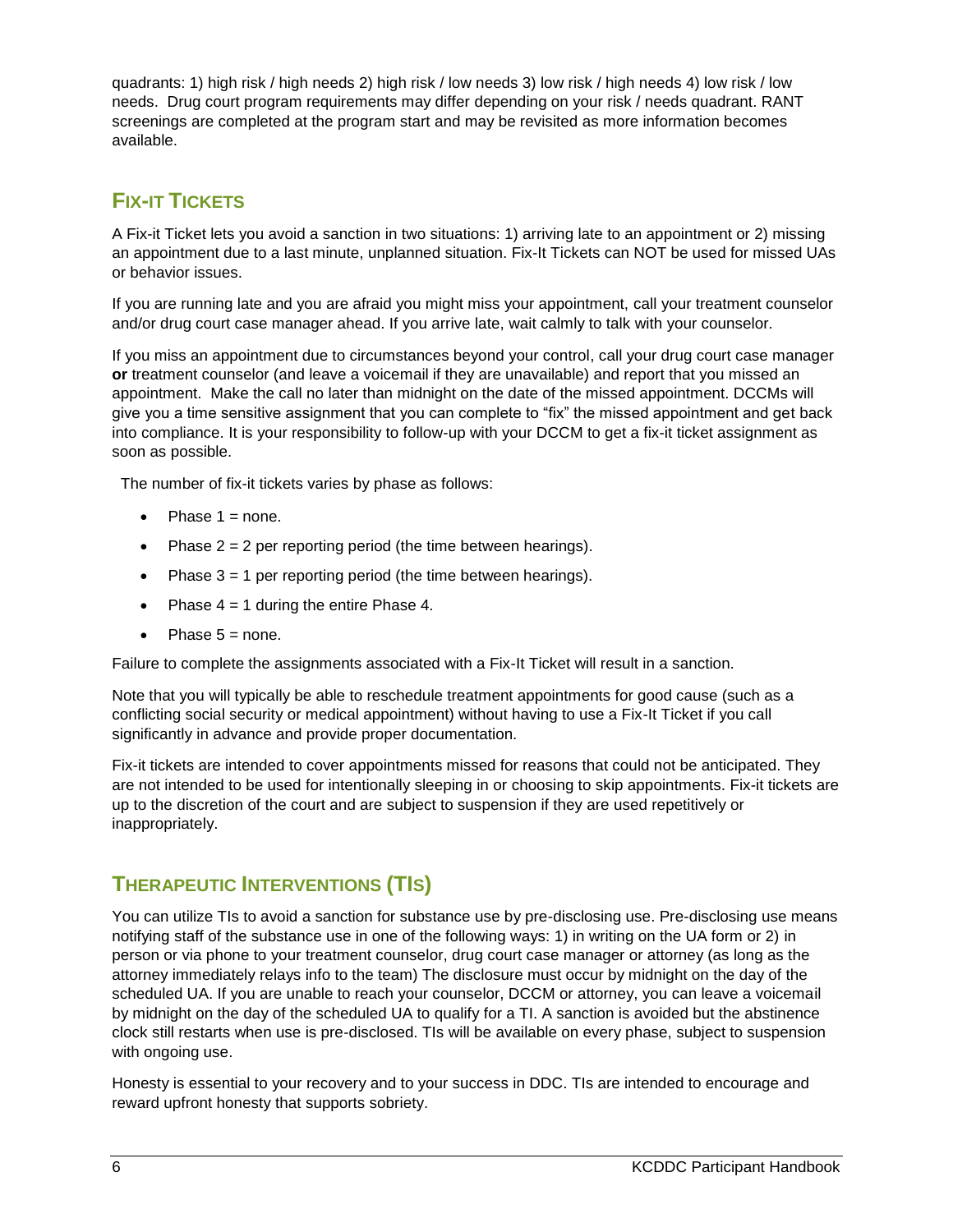# <span id="page-9-0"></span>**SOBER SUPPORT**

The majority of DDC participants are required to attend sober support (SS) meetings in Phases 1 through 4 of DDC, with the required number varying by phase.

## <span id="page-9-1"></span>*Completing Sober Support Slips*

Blank sober support slips are provided by DDC and the information on the form must be accurate and complete.

The secretary's name and phone number are required, meeting hall numbers are not acceptable. If a secretary will not give you a phone number, then that meeting cannot count towards your DDC requirement. Phone numbers are used to prove your attendance at a meeting.

For participants who attend court in Seattle, the sober support week will be counted Monday to Sunday. For participants who attend court in Kent, the sober support week will be counted Friday to Friday.

Participants are encouraged to photograph their slips as a back-up. In rare instances, the court may agree to accept a photographic image in place of a lost slip.

If you are behind in SS meetings or you lose a slip, do not attempt to recreate or falsify your slip – instead, contact your drug court case manager to discuss. A forged SS slip is an act of dishonesty and will result in a high magnitude sanction, which may include termination.

### <span id="page-9-2"></span>*Verifying Sober Support Slips*

It is your responsibility to get your sober support slips verified at least once since your last hearing and to bring your SS slips to each hearing. To verify SS, bring your slips to each one-on-one counseling session or schedule a meeting with your treatment counselor. The counselor will review the form, sign and date it. For each court hearing, you must bring SS slips going back to the entire week of your previous court hearing through to the present.

# <span id="page-9-3"></span>**COMMUNITY SUPPORTS**

Community Supports are activities that are positive, prosocial, and meaningful to you. This could be art classes, exercise, yoga, spiritual, cultural or religious activities, recovery support, book clubs, etc. Your choice of community supports must always be pre-approved by your Drug Court Case Manager.

If you were assessed as "High Needs" on the RANT, beginning in Phase 3, you will have the option of substituting 2 community support activities for 2 of the 3 required sober support meetings. You must still attend a minimum of 1 sober support meeting per week during Phase 3 and Phase 4. On Phase 5, you will only be required to do 2 community support activities per week and will not be required to attend sober support meetings.

If you were assessed as "Low Needs" on the RANT, you will be required to do 3 community support activities per week during Phase 2, 3 & 4. You will be required to do 2 community support activities per week during Phase 5.

**You are required to bring Community Support Logs to each court hearing.**

# <span id="page-9-4"></span>**ACTION PLAN**

In Phase 1, you will develop an Action Plan with your Drug Court Case Manager. The Action Plan will focus on your status and goals in 3 specific areas: 1) Substance Use 2) Mental Health and 3) Housing. Your Action Plan goals will help you to achieve immediate stability within the drug court program. You will bring your Action Plan to each hearing and discuss with the Judge who will work with you to identify next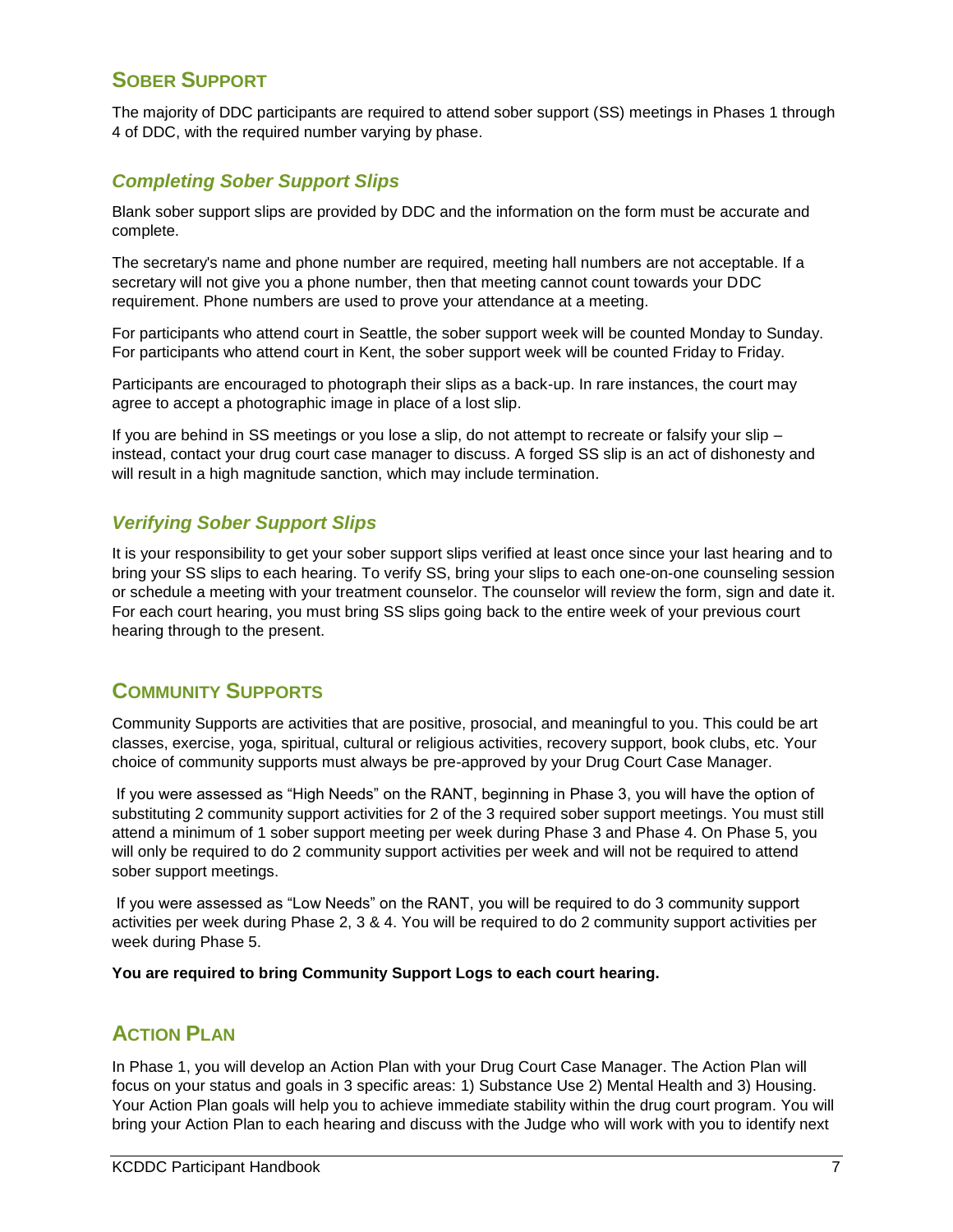steps. You will use the Information Update form in the courtroom to report on progress on your Action Plan goals at each follow-up hearing until transitioning into an Empowerment Plan.

### <span id="page-10-0"></span>**EMPOWERMENT CLASS**

In Phase 3, by the first hearing after promotion to the phase (which is about 30 days later), you will attend an Empowerment Class. You will be provided with the times and locations of the class at your promotion hearing.

## <span id="page-10-1"></span>**EMPOWERMENT PLAN**

After attending the Empowerment Class, you will develop an Empowerment Plan with the Drug Court Resource Specialist as soon as possible. The Empowerment Plan will focus on vocational and community support activities and other life and recovery goals, specifically; 1) Recovery 2) Community/Family Supports 3) Employment/Benefits 4) Housing 5) Education/Training and 6) Health and Wellbeing. Your Empowerment Plan goals will help to set you up for long-term success after your drug court graduation. You will bring your Empowerment Plan to each hearing and discuss with the Judge, who will encourage your progress and next steps. Follow-up items discussed between you and the judge will be given to you at the end of each hearing. You will use the Information Update form in the courtroom to report on progress on your Empowerment Plan goals at each hearing until graduation.

The Empowerment Plan must also include a plan for 20 hours per week of Productive Activity (such as employment, vocational training, school, parenting, or volunteering) to begin by the first day of Phase 5.

# <span id="page-10-2"></span>**COMMUNITY SERVICE HOURS (CSH)**

Before graduating from the program you are required to perform 24 hours of community service at a notfor-profit agency. You must provide proof of completion on letterhead stationery from the agency. The letter should specify the number of hours and the date(s) completed.

The hours may be completed in advance during your DDC participation and can be "banked" for phase promotion/graduation. Community Service Hours completed for a required DDC sanction or as your chosen Community Support activity cannot be double counted as hours towards your promotion/graduation requirement.

The hours must be completed as follows:

| <b>Community Service Hours</b> | # Hours to Completed | <b>Total Hours Completed</b> |
|--------------------------------|----------------------|------------------------------|
| In order to move to Phase 4    |                      |                              |
| In order to move to Phase 5    | $\sim$               | 16                           |
| In order to graduate           |                      |                              |

## <span id="page-10-3"></span>**RESTITUTION**

If you owe \$2,000 or less in restitution at the time of opt-in on your drug court case(s), you must pay as follows:

| To promote from Phase 3 to Phase 4    | Payment of 20% of the total restitution owed  |
|---------------------------------------|-----------------------------------------------|
| To promote from Phase 4 to Phase 5    | Payment of 50% of the total restitution owed  |
| To graduate from Drug Diversion Court | Payment of 100% of the total restitution owed |

If you owe more than \$2,000 in restitution at the time of opt-in, you are required you to pay a minimum of \$2,000 according to the schedule above prior to graduating. After graduation you will plead guilty to a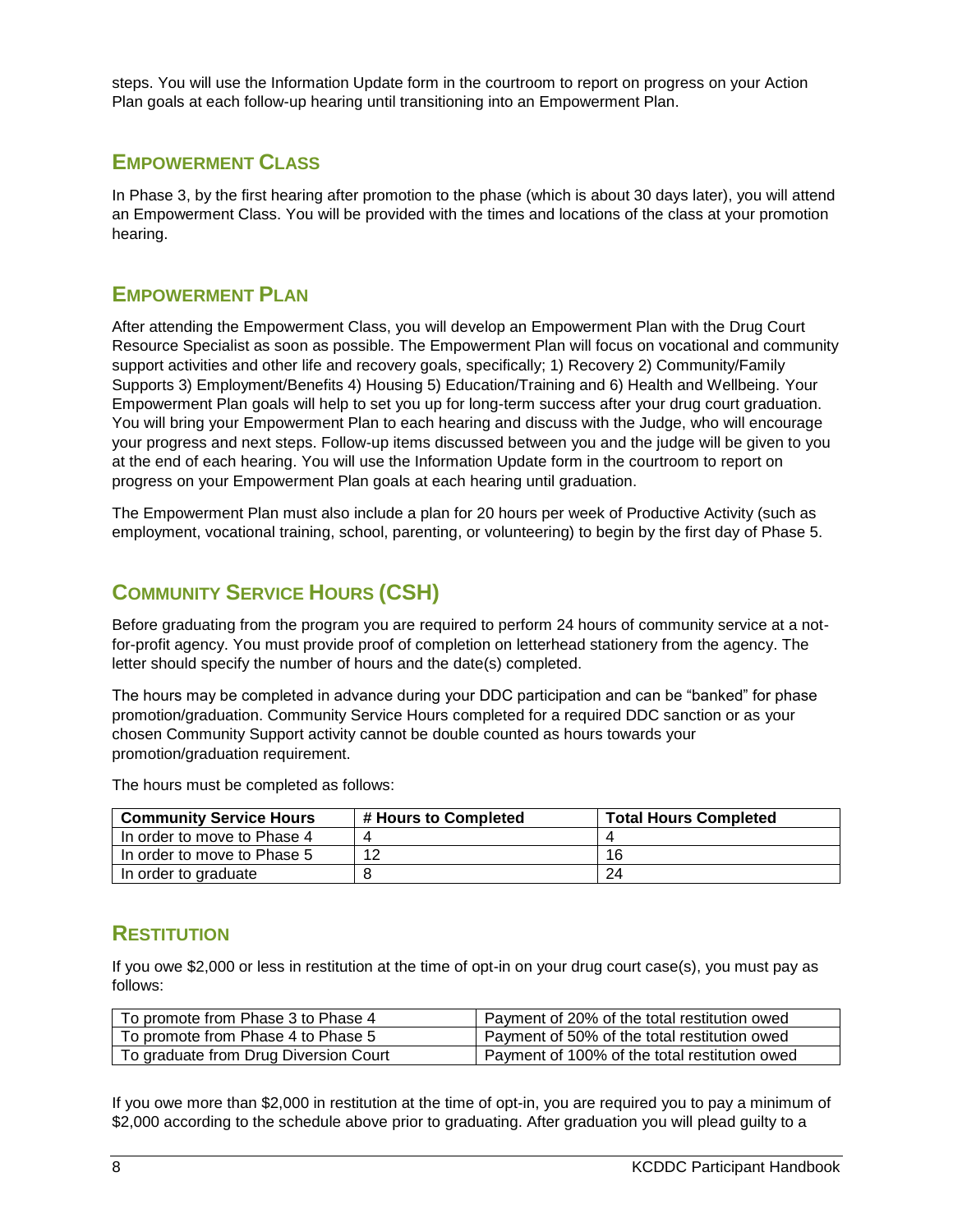gross misdemeanor with an agreed two-year deferred sentence where the only condition is to pay the outstanding balance of the restitution order.

# <span id="page-11-0"></span>**URINALYSIS (UA) TESTING**

The observed collection and scientific testing of your urine for drugs, alcohol, and other mood-altering substances is an important part of DDC. DDC uses the results of these tests to determine whether or not you are using drugs, alcohol, or other mood-altering substances which are prohibited while in DDC.

Positive UAs are taken very seriously by the court and may result in you receiving a sanction or being terminated from the program. You are responsible to make sure you are tested as often as is required by your phase in DDC and by your treatment agency. Even if you have already completed the weekly minimum number of UAs required on your phase, you must continue to call the UA line every day as you may be required to take additional UAs.

You may be directed to obtain a UA at any time by a DDC case manager.

A missed UA will result in a sanction and will typically lengthen your time in the program. To lessen the sanction, contact your drug court case manager immediately after missing a UA and ask to be scheduled for a UA the next morning.

**You must be very careful not to ingest or absorb any substance that can produce a positive UA such as:**

- **alcohol or any food or products containing alcohol;**
- **Kratom, marijuana or other cannabis products;**
- **poppy seeds in any form (no poppy seed cake, bread, muffins, salad dressing, mustard, etc.);**
- **any mood-altering substances;**
- **any prescription medication without medical verification;**
- **any over-the-counter medications, such as Nyquil or Sudafed, without prior approval from your drug court case manager; or**
- **"natural" or "herbal" remedies or supplements or substances such as those commonly sold in health food stores, or smoke shops.**

If you receive a positive UA result because you ingested or absorbed a substance producing a positive UA without prior approval, you will receive a sanction and/or may be terminated from the program.

After providing a urine sample, it is important that you tighten the lid on the collection cup properly so that it does not spill during transit. Any specimen that is unable to be tested due to leaking in transit will be considered an abnormal UA result and an act of dishonesty

### <span id="page-11-1"></span>*Out-of-Range UA*

Drug Court UAs measure your fluid intake (how much liquid you drink) as well as the presence of drugs/alcohol in your urine. Excessive fluid intake prior to a UA could lead to an out-of-range (OOR) urine sample, which interferes with the validity of the test. DDC generally recommends you limit your fluid intake for two hours prior to a UA. An OOR UA at any phase will result in a formal OOR Warning; any additional OOR UA(s) will be treated as a positive UA and will result in a sanction.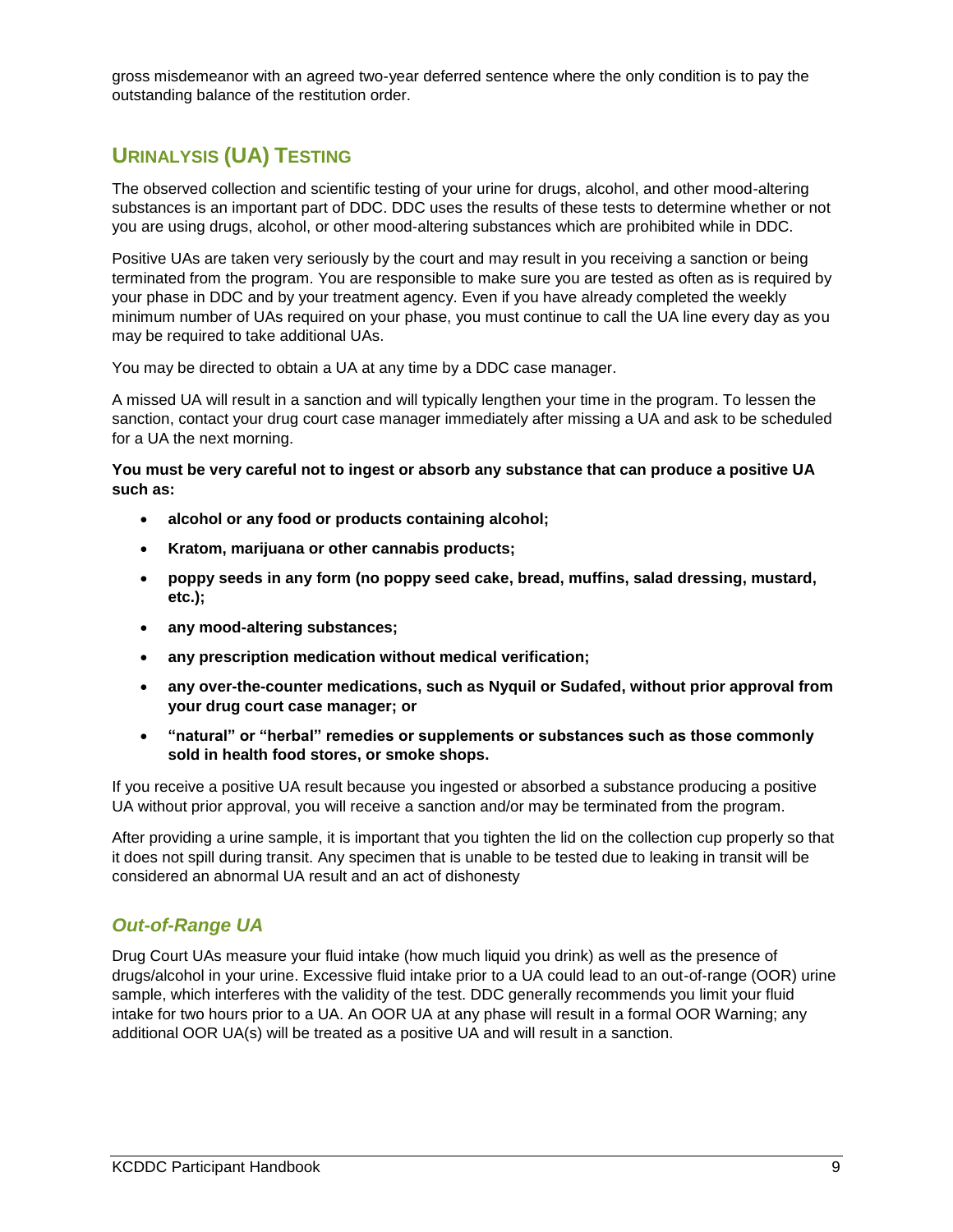## <span id="page-12-0"></span>*Dilute/Fake/Adulterated UA Tests*

A dilute UA is one that meets a federal standard for dilution which is understood to be purposeful overhydration. An adulterated UA is one where a foreign substance is added to the urine sample. A dilute or adulterated UA is viewed as an attempt to avoid the Court's detection of substance use and as an act of dishonesty. After opt-in, acts of dishonesty, including dilute or adulterated UAs, will result in a high magnitude sanction that may include up to 6 days jail and/or termination from the program.

## <span id="page-12-1"></span>*Request for Confirmation Tests*

If you have received a positive UA result which you believe is in error, you may request a confirmation test from the court; however, a higher magnitude sanction will be imposed if the original positive result is confirmed.

## <span id="page-12-2"></span>**CONFIDENTIALITY**

As a condition of your participation in drug court, you will be required to sign a release of information (ROI) which gives your treatment provider permission to give treatment information to Drug Diversion Court Services (DDCS). The release authorizes DDCS to share treatment information with your attorney, the DDC judge, prosecuting attorney, law enforcement, probation, other members of the DDC team and other service providers as appropriate. This information shall be used only to monitor compliance on your DDC case and for no other purpose.

DDC staff will make every effort to protect your identity by not using your name in research or evaluation activities without your permission.

### <span id="page-12-3"></span>**INCENTIVES**

You will be rewarded and encouraged by the Court through incentives when you are an "Express" in Court (in full compliance and working on achieving your goals).

Incentives include:

- verbal praise;
- a chance to draw from the fishbowl in the courtroom and receive tangible rewards, such as gift cards, pens, candy, etc;
- promotion to the next DDC phase;
- placement in a special "express" group whose cases are heard earlier on the calendar; and
- dismissal of your felony case(s).

## <span id="page-12-4"></span>**SANCTIONS**

If you fail to follow DDC requirements, you will receive a sanction. Further, you may be sanctioned or terminated from DDC if you behave in a manner contrary to the rules and regulations of DDC. Sanctions are individualized and are utilized in a therapeutic way, aimed at changing behavior. Your response to a situation often determines if the sanction will be high or low – accepting responsibility is taken into account.

Sanctions include, but are not limited to:

- in-court "jury box observation";
- community service hours;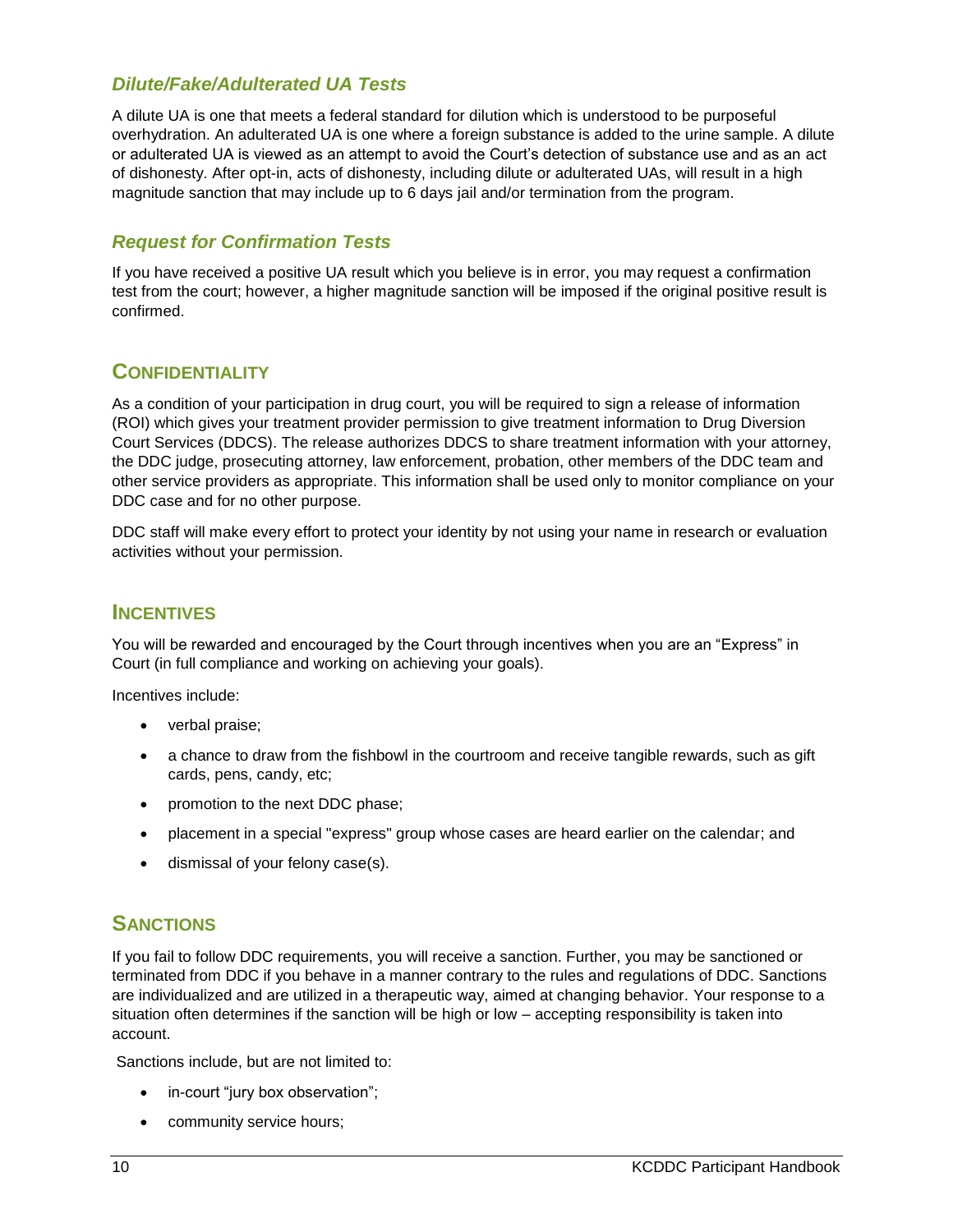- Community Center for Alternative Programs (CCAP);
- Work Education Release (WER);
- Community Work Program (CWP);
- other: peer-to-peer accountability meeting, attendance at a court-sponsored class, essay writing, increased attendance at sober support meetings;
- return to a prior DDC phase;
- jail; and
- termination from the DDC program.

If you fail to complete a sanction in time, you will receive an additional sanction.

# <span id="page-13-0"></span>**TREATMENT REPORTS**

Your attendance at treatment sessions, sober support groups, the results of your urinalysis tests, and your level of participation in treatment are monitored by the court. Prior to each hearing, your treatment counselor provides a written report to the court on your compliance in all areas.

# <span id="page-13-1"></span>**COURT ATTENDANCE AND BENCH WARRANTS**

While in Phase 1, 2, and 3, you will be required to report to court at least every two weeks. When you advance to Phases 4 and 5, you will generally be expected to report to court at least every four weeks. The court may require more or less frequent court appearances. At each hearing you will be notified in writing of your next court hearing. This is the only notice you will receive. **If you lose your hearing notice, call Drug Diversion Court Services at 206-477-0788 to determine your next hearing date.**

If you have a scheduling conflict, you must call your attorney before the day of the hearing and ask permission to reschedule the hearing. A bench warrant will be issued if you do not appear. Calls made the day of the hearing will not excuse your absence, unless you have a verifiable emergency.

### **If you receive a bench warrant, it is your responsibility to address it.**

If you wish to ask the Court to address a bench warrant, generally, you may appear at a DDC calendar and request to quash the bench warrant. The Court may or may not quash the warrant depending on the circumstances, but it is always more likely the warrant will be quashed if you appear voluntarily instead of waiting to be arrested on the warrant.

If you are arrested on the bench warrant, you will remain in custody until the next "in-custody" calendar. You are less likely to spend time in jail if you voluntarily appear in court to address your warrant.

## <span id="page-13-2"></span>**RAPID RESPONSE CALENDAR**

It is important to address compliance issues as soon as they arise. The case manager, a treatment counselor, or you yourself, may request to have your hearing accelerated to discuss your compliance with the Court. If you are notified of an accelerated hearing date, you must appear for the hearing. A failure to appear for an accelerated hearing may result in the Court issuing a warrant for your arrest.

# <span id="page-13-3"></span>**TO BE DETERMINED (TBD) HEARINGS**

After you opt into drug court, your hearings will generally have a result of "Express" (100% compliance) or "Sanction" (a response or assignment given by the court to address non-compliance). Occasionally the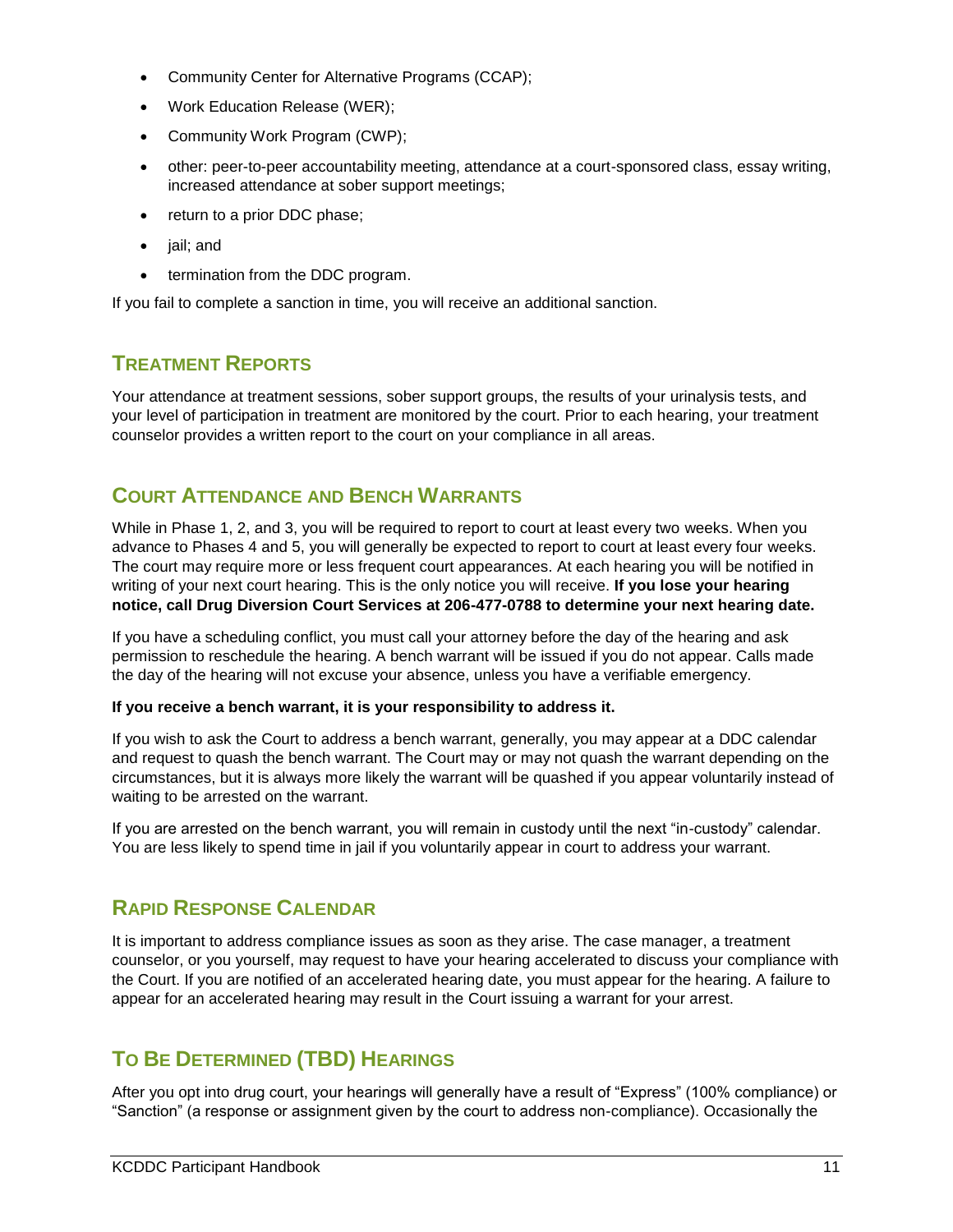court will agree to a "To Be Determined" (TBD) finding at your hearing and will allow the result to be decided at the next hearing instead. For example, you may receive a TBD if you forget to bring your sober support slips to court or if circumstances beyond your control have prevented you from completing a sanction, TI or Fix-It Ticket by the hearing date. When a TBD finding occurs, you are expected to complete the assignment by the next hearing **and be in full compliance** in order to avoid a higher magnitude sanction. The court will not typically allow more than one TBD hearing in a row.

# <span id="page-14-0"></span>**DRUG DIVERSION COURT WAIVER AND AGREEMENT**

If you request to move to Phase 2 (opt into the program) and the Court grants your request, you do not plead guilty. However, you will be required to sign the DDC Waiver and Agreement. By signing the Waiver and Agreement, you give up certain rights, including the right to resolve your case mainstream, as well as the right to have a trial or present evidence regarding your guilt or innocence on the underlying charge. Failure to abide by all of the terms in the DDC Waiver and Agreement may result in termination from the program. By opting in and signing the Waiver and Agreement, you agree that your case will be resolved in DDC and you cannot take your case mainstream.

# <span id="page-14-1"></span>**SOBER BIRTH DATE**

You are expected to keep track of your sober birth date because it is an important part of your recovery. The sober birth date is the day following the last time you used alcohol or any unauthorized drugs. Each time you come to court, you must report your sober birth date. You do this by filling out an information update form located next to the sign in sheet in the courtroom. Give the completed form to your attorney who will provide the form to the judge. Giving a false sober birth date will result, at a minimum, in a jail sanction.

# <span id="page-14-2"></span>**RESIDENTIAL TREATMENT**

When therapeutically appropriate, DDC participants may be required to attend residential treatment. If you enter residential treatment ordered by DDC, you must complete the treatment as directed by the treatment center. If you leave treatment against the advice of the treatment center, you will typically be sanctioned to a minimum of six (6) days in jail and/or terminated from the DDC program.

# <span id="page-14-3"></span>**ACCELERATED DRUG COURT MODEL**

Participants that successfully complete a long-term inpatient treatment program (minimum six months) may be eligible for an accelerated drug court model. In order to qualify, you must:

- Successfully graduate from the long-term inpatient treatment (LTIPTX) program;
- Resume outpatient substance use disorder treatment in the community upon completion of the LTIPTX program. (At a minimum, you must be providing UA's and attending sober support meetings and/or community support activities.)
- Maintain 100% compliance for a period of **four consecutive months**. The accelerated drug court model is as follows:
	- $\circ$  Upon successful completion of LTIPTX (and if outpatient attendance conditions are met), you will begin at Phase 4.
	- o Phase 4 is 60 consecutive days of full compliance.
	- o Phase 5 is 60 consecutive days of full compliance.
	- $\circ$  Graduation occurs on the next available graduation day after 60 days on Phase 5.
	- o Full participation and compliance is expected through graduation.

A sanction at any point eliminates the accelerated model as an option and you will return to the traditional drug court model. If you are moved from the accelerated model to the traditional model, you will be placed at the beginning of whichever phase you were on prior to entering the LTIPTX program.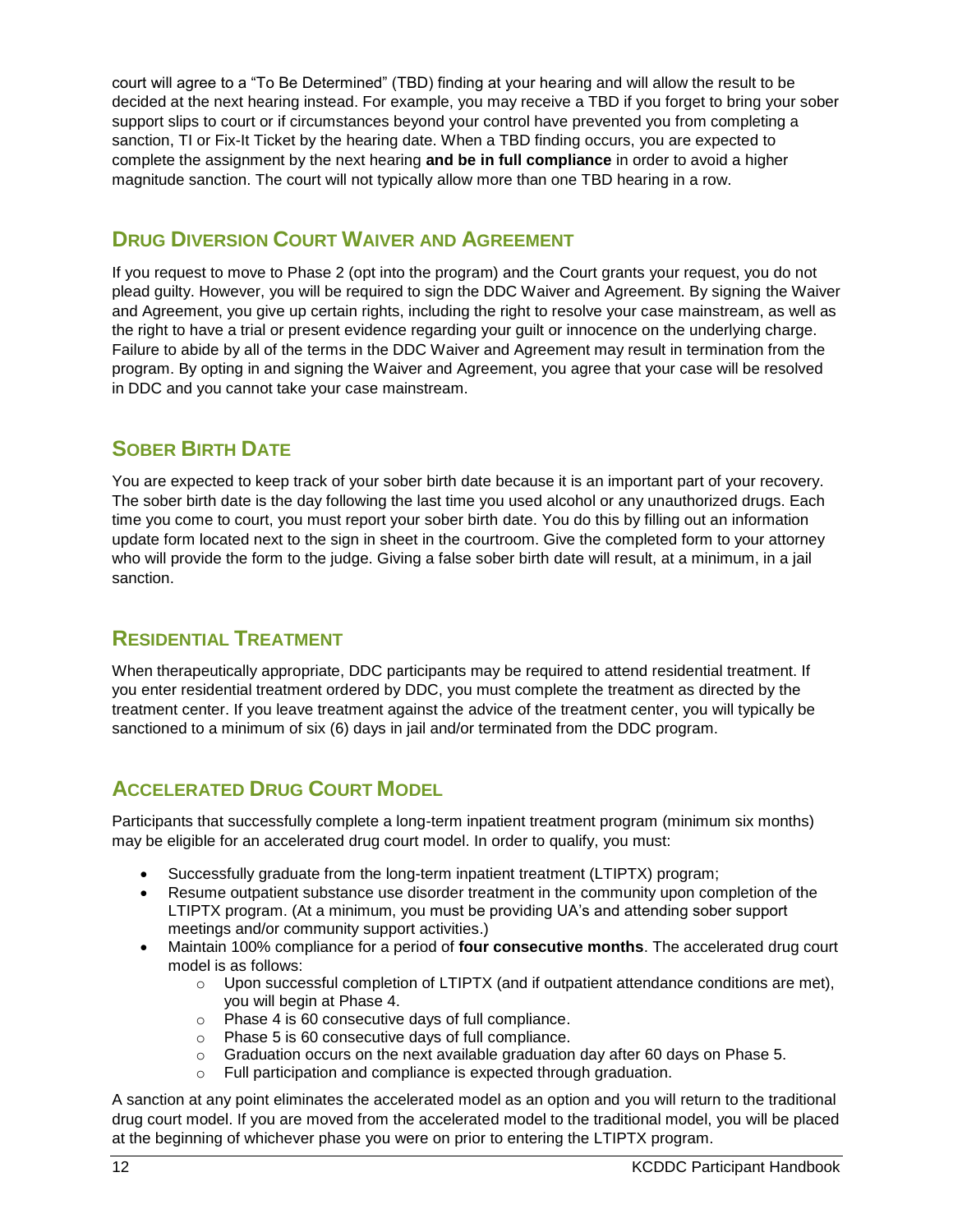Regardless of the phase you were on when you entered LTIPTX, you must still complete a minimum of four consecutive, sanction-free months after LTIPTX, prior to being eligible to graduate.

# <span id="page-15-0"></span>**HEARINGS & COURTROOM BEHAVIOR**

Your hearings will be scheduled on a morning or afternoon calendar, depending on your treatment schedule. If your court hearing is scheduled at the same time as your treatment session, please notify your attorney or drug court case manager in advance so your hearing can be rescheduled.

You are required to be in the courtroom at the beginning of the calendar on the day your hearing is set. You will be expected to remain in the courtroom and maintain appropriate behavior at all times during DDC hearings.

# <span id="page-15-1"></span>**OTHER DRUG COURT RULES**

- You cannot leave the state without first obtaining permission from the court.
- Possession of firearms is prohibited.
- You cannot reside where a firearm is present.
- No threatening, harassing or assaultive, disrespectful or disruptive behavior of any kind in DDC, at treatment or in the community at large.

# <span id="page-15-2"></span>**PRESCRIPTION MEDICATIONS**

As a general rule, you are expected to be drug and alcohol free, including the use of mood-altering prescription medications. However, DDC fully supports Medication Assisted Treatment (MAT) in the form of Methadone, Buprenorphine or Naltrexone prescribed by a doctor and used as prescribed as a part of your drug court treatment plan.

DDC participants with chronic pain or other conditions requiring repeated use of prescription medication which is opioid, amphetamine, benzodiazepine or marijuana/cannabis based may not be able to participate in the DDC program.

If you opt into DDC and then experience an episode of acute pain or other condition requiring a prescription medication, you must have the Drug Court prescription form completed by your medical provider. The medical provider will be asked to indicate on the form that he or she is aware that you are in DDC and that you are expected to remain drug-free except in extreme instances.

You will also be required to complete a release of information (ROI) allowing DDCS to talk to your medical provider. A new prescription form and a new ROI will be required each time you obtain a new prescription or have a prescription filled by a new medical provider.

Prescription forms are available through the court, Drug Court Services or the Drug Court website. Completed forms should be provided to your treatment provider at your next appointment and shown to the court at your next hearing.

The Court has the discretion to rule that a participant's legally prescribed medication is inconsistent with the court's ability to monitor program compliance.

Use of prescription drugs, other than psychotropics and antibiotics, may impact your abstinence clock and your progress in DDC.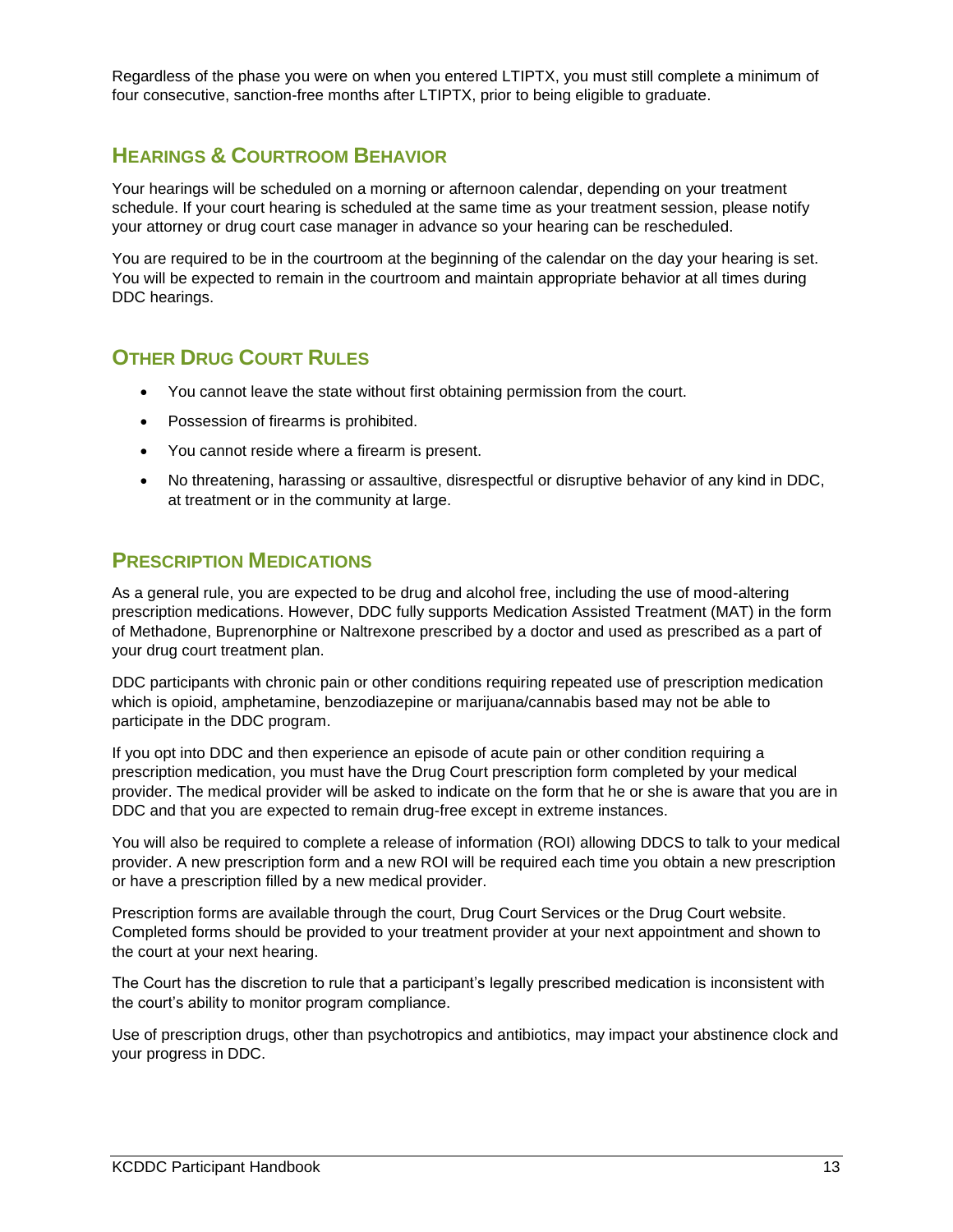# <span id="page-16-0"></span>**IN CUSTODY TREATMENT PROGRAM / TRANSITIONAL RECOVERY PROGRAM (TRP)**

The Transitional Recovery Program (TRP) is a 60-day in-custody treatment program. DDC may require participation in TRP as a condition of your remaining in the DDC program.

- Requirements for successful TRP completion:
	- $\circ$  You will remain in custody or be remanded no less than six business days prior to your TRP intake date.
	- $\circ$  You will be UA'ed at TRP intake. You will be required to wait until you can provide a negative UA in order to start attending the program.
	- $\circ$  Drug use is unacceptable in TRP. Frequent UAs will be performed during the program.
	- $\circ$  Disruptive behavior or failure to follow group rules (including drug use) may result in permanent or temporary removal from the TRP.
	- $\circ$  All missed treatment due to behavior issues or substance use must be made up (if you are permitted to remain in the program).
- Participants who choose to enter the TRP during Phase 1 will receive credit for Phase 2 and promote to Phase 3 if they successfully graduate the TRP and meet the following criteria:
	- o Complete all other Phase 1 requirements.
	- o No bench warrants.
	- o No positive UAs.
	- o Additionally, for Work Release participants: no rack backs to secure detention.

The DDC Team will staff your case midway through your time in the TRP to plan for an appropriate release mode. Temporary releases from TRP will not be authorized unless there is a verified emergency.

## <span id="page-16-1"></span>**TERMINATION**

There may be instances when your continuation in the DDC program is unproductive for you, the program, or both. In making the decision regarding whether to terminate you from DDC, the court will consider your past efforts regarding compliance and progress in the program.

Examples of violations, which may result in termination:

- Dishonesty to the court.
- Missing UAs or treatment sessions.
- Failure to abide by the terms of the DDC agreement or rules in the handbook.
- Threatening, harassing or assaultive behavior of any nature at treatment or in the community at large.
- Charged with a new offense of any kind.
- Inability to regularly participate in required treatment, including urinalysis testing, treatment sessions, sober support meetings, community support activities and/or review hearings with the court.

Termination from DDC may be voluntary or involuntary. A voluntary termination occurs when you decide to terminate from the program. You may do this at any time once you have opted in to Drug Court. If you choose to terminate, you do not have the option of sending your case back mainstream. Instead, the Judge will read the police reports to make sure that there is a factual basis to find you guilty of the case(s) you opted in on, and then the Judge would sentence you.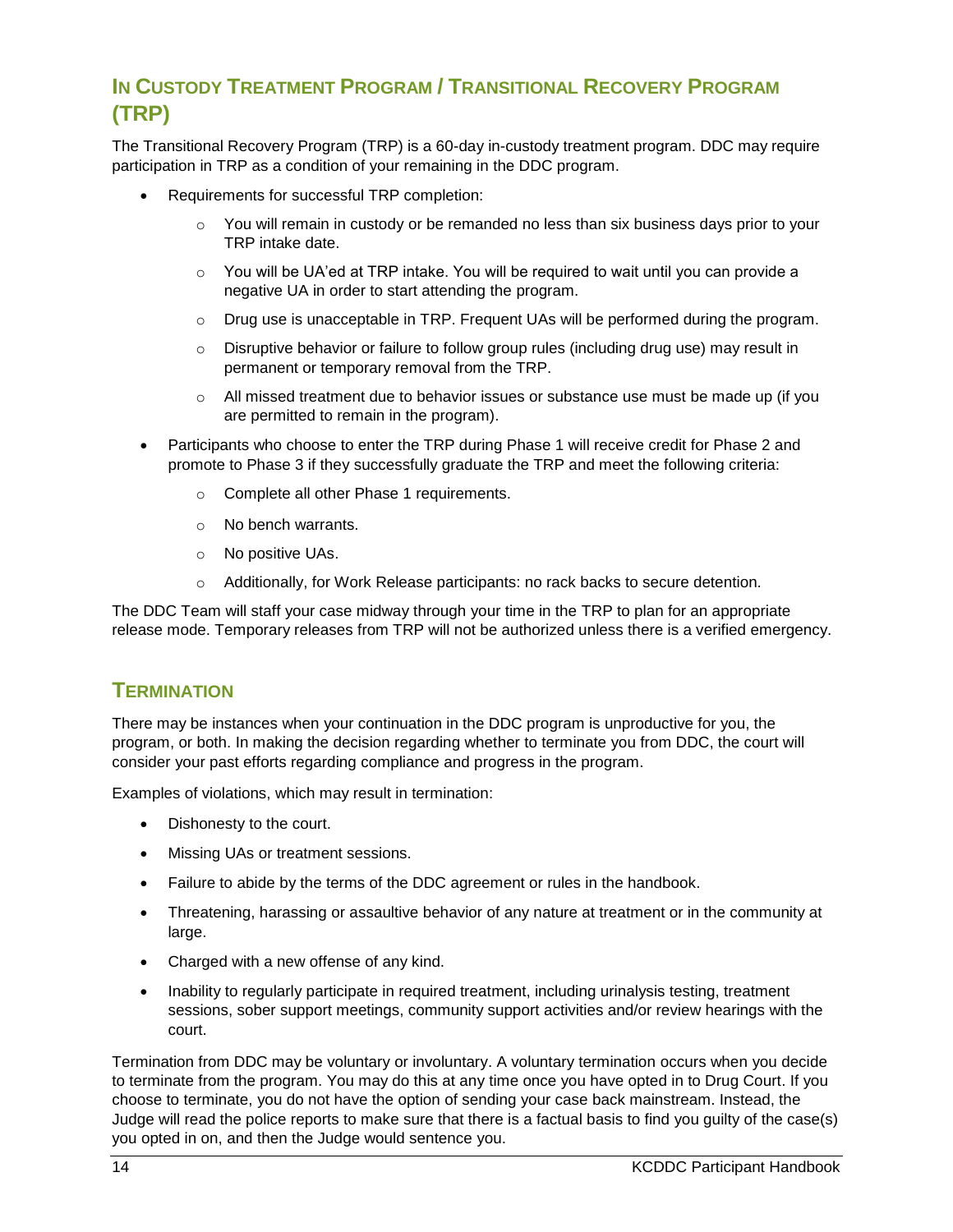An involuntary termination occurs when the State moves to terminate you for failing to comply with the program's rules. You have the right to contest this termination at a hearing with your attorney. At a termination hearing, you do not have the right to argue the facts of your underlying case, only the allegations of non-compliance. If you win a contested hearing, then you can remain in the program, though the Judge or prosecutor may ask for termination again in the future. If you lose, then the result is the same as a voluntary termination: the Judge reviews the police report to make sure there is a factual basis to find you guilty, and sentences you.

## <span id="page-17-0"></span>**GRADUATION**

When you have successfully completed the DDC Program, you will graduate, and the case(s) you brought into DDC will be dismissed. The DDC Judge will determine the time frame for your graduation, consistent with written policies and procedures.

Your family and friends, counselors, and sponsors are invited to attend your graduation ceremony that honors your successful completion of the DDC Program, achievement of healthy lifestyle and dismissal of your DDC felony case(s).

Successfully graduating from DDC does not make your case(s) disappear from public view. A dismissed case will still show up on most background checks that are used by employers and landlords. If the dismissal shows up on a background check, you may be asked about the case and your successful graduation of drug court by a potential employer or landlord.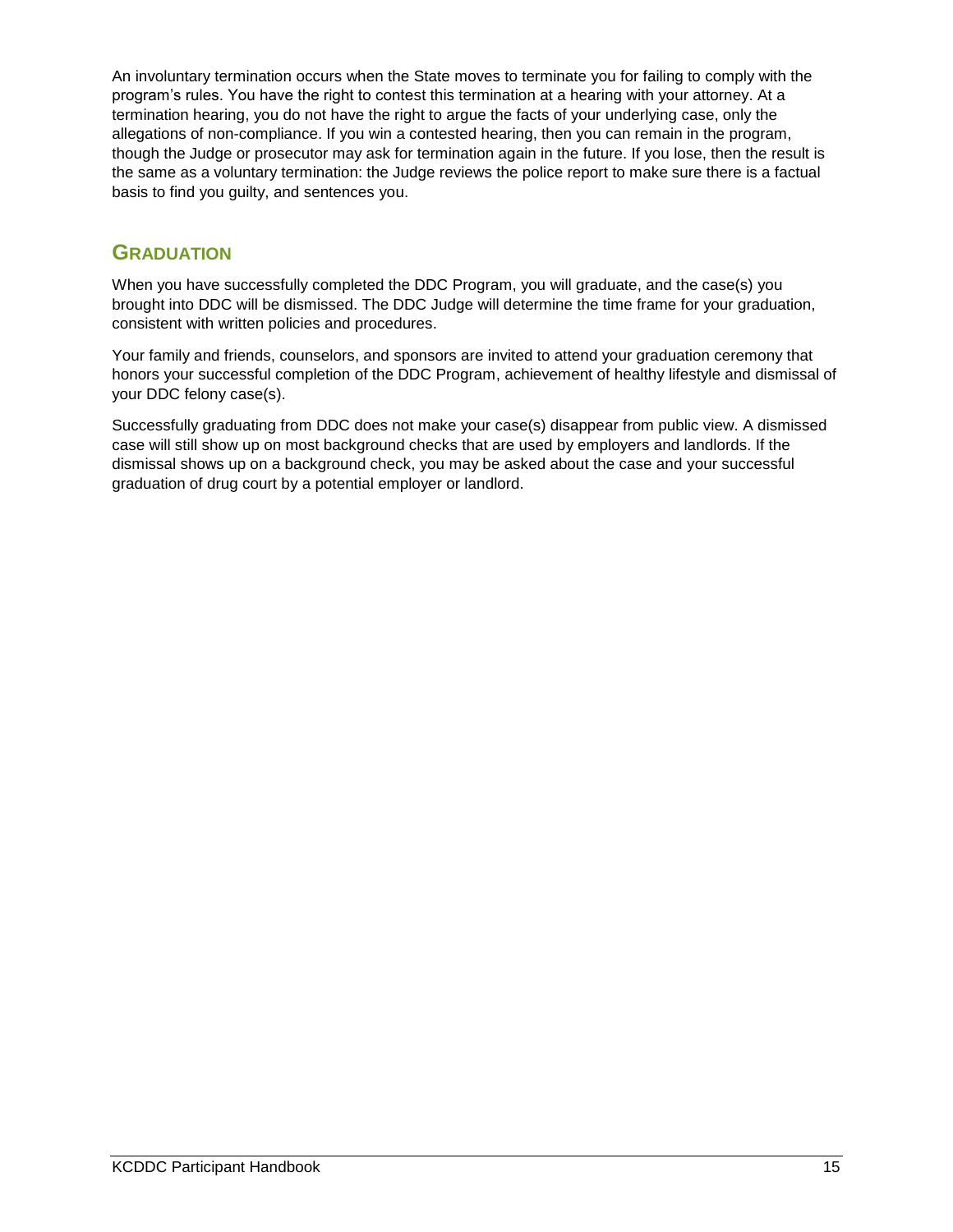# <span id="page-18-0"></span>**DRUG DIVERSION COURT CONTACTS**

King County Drug Diversion Courtroom King County Courthouse, Seattle Site 516 Third Avenue Room E-912 Seattle, WA 98104 (206) 477-1453

King County Drug Diversion Courtroom Regional Justice Center, Kent Site 401 Fourth Avenue, North Kent, WA 98032-4429 (206) 477-1635

King County Drug Diversion Court Services 516 Third Avenue, Room E-917 Seattle, WA 98104

Hours of Operation: Monday to Friday 8:30am-11:30am & 1:30pm-4:30pm Phone: (206) 477-0788 Fax: (206) 296-7885

#### **Department of Public Defense**

*Screening Locations:*

Maleng Regional Justice Center (Tuesdays & Wednesdays 8am-5pm) 401 Fourth Avenue North Room 1-B Kent, WA 98032 (206) 477-9727 [DPDScreening@kingcounty.gov](mailto:DPDScreening@kingcounty.gov)

King County Courthouse (Mondays & Wednesdays 8am-5pm) 516 Third Avenue E-820 Seattle, WA 98104 (206) 477-9727 [DPDScreening@kingcounty.gov](mailto:DPDScreening@kingcounty.gov)

### **Drug Court Public Defender**

Associated Counsel for the Accused Division 701 Second Avenue, Suite 1000 Seattle, WA 98104 (206) 624-8105

Associated Counsel for the Accused Division 420 West Harrison Street, Suite 201 Kent, WA 98032 (253) 520-6509

**Drug Court Prosecuting Attorney** 516 3rd Avenue, Room W554 Seattle, WA 98104

(206) 296-9000

**Drug Diversion Court Contract Treatment Agencies**

Asian Counseling and Referral Service 3639 Martin Luther King Jr. Way Seattle, WA 98144 (206) 695-7600

Consejo Counseling and Referral Service 3808 S. Angeline Seattle, WA 98118 (206) 461-4880

Cowlitz Tribal Treatment 15455 65th Ave S Tukwila, WA 98188 (206) 721-5179

Seattle Counseling Service (LGBTQ-focused) 1216 Pine St., Suite 300 (206) 323-1768 Seattle, WA 98101

Sound - START Program 6100 Southcenter Blvd Tukwila, WA 98188 (206) 444-7800

### **Therapeutic Health Services**

Eastside Branch Rockwood Office Park 1412 140th Place NE Bellevue, WA 98007 (425) 747-7892

Kent Branch 24823 Pacific Hwy. S., Suite 103 Kent, WA 98032 (253) 681-0010

Summit Branch 1116 Summit Avenue Seattle, WA 98101 (206) 323-0930

Shoreline Branch 16715 Aurora Ave N Suite 102 Shoreline, WA 98133 (206) 546-9766

#### **Other Treatment Agencies and Services**

Hope Place (Women) Union Gospel Mission Program 3802 S Othello St Seattle, WA 98118 (206) 628-2008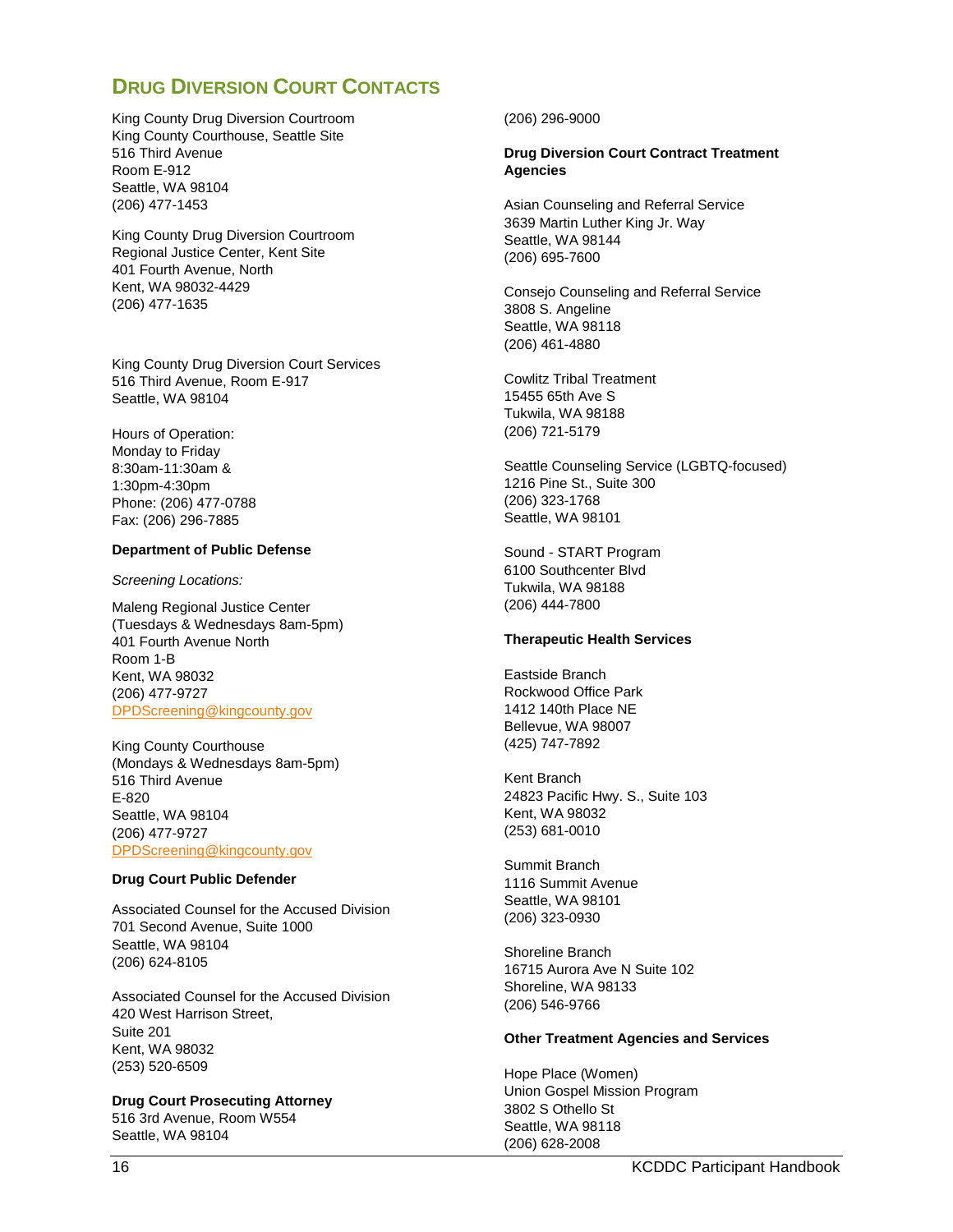Salvation Army 1000 Fourth Avenue South Seattle, WA 98124 (206) 628-0593

Veterans Affairs (VA) Puget Sound Health Care System 1660 S Columbian Way Seattle, WA 98108 (206) 764-2457

#### **Support Groups- 12 STEP**

Al-Anon/Alateen Information Service Seattle: (206) 625-0000 [www.seattle-al-anon.org](http://www.seattle-al-anon.org/)

Alcoholics Anonymous (AA) Seattle Intergroup of AA: (206) 587-2838 [www.seattleaa.org](http://www.seattleaa.org/) (24 Hour)

Narcotics Anonymous (NA) Seattle NA: (206) 790-8888 [www.seattlena.org](http://www.seattlena.org/) (24 Hour)

South King County NA: (253) 872-3494 [www.skcna.org](http://www.skcna.org/)

Cocaine Anonymous Seattle Area: (800) 723-1923 [www.caofwa.org](http://www.caofwa.org/)

Crystal Meth Anonymous Meetings listed online[: www.crystalmeth.org](http://www.crystalmeth.org/)

Strength Over Speed (for Crystal Meth) Meetings listed online[: www.strengthoverspeed.org](http://www.strengthoverspeed.org/)

Marijuana Anonymous Seattle: (206) 548-9034 [www.marijuana-anonymous.org](http://www.marijuana-anonymous.org/)

Nar-Anon Family Groups Seattle: (206) 626-7171

Recovery Cafe Both 12-Step & Non-12 Step (206) 374-8731 [www.recoverycafe.org](http://www.recoverycafe.org/)

#### **NON-12 STEP**

Peer Seattle Meetings Listed online (Both 12-Step & Non-12 Step): [www.peerseattle.org](http://www.peerseattle.org/) (206) 322-2437

SMART (Self Management and Recovery Training) Meetings listed online[: www.smartrecovery.org](http://www.smartrecovery.org/)

SKIP (Sobriety Knowledge Is Power) Meetings listed online: <https://sites.google.com/site/skipnetdotorg>

#### **Christian Faith-Based**

Celebrate Recovery Meetings listed online [www.celebraterecovery.com](http://www.celebraterecovery.com/)

Matt Talbot (206) 256-9865 [www.matttalbotcenter.org/meetings.html](http://www.matttalbotcenter.org/meetings.html)

New Heart Recovery Program Meetings listed online [www.newheartministry.com](http://www.newheartministry.com/)

Overcomer's Anonymous Meetings listed online [www.overcomersoutreach.org](http://www.overcomersoutreach.org/)

#### **Buddhist & Meditation-Based**

Northwest Buddhism Recovery Network Meetings (includes Refuge Recovery, Heart of Recovery, Eight Step Recovery): [www.nwbuddhistrecovery.org/nwbr/meetings/](http://www.nwbuddhistrecovery.org/nwbr/meetings/)

#### **Recreation - Based**

Clean and Sober Softball Association (CSSA) *fee required* (206) 683-1058 [www.leaguelineup.com/cleanandsobersoftball](http://www.leaguelineup.com/cleanandsobersoftball)

OSAT - One Step at a Time (206) 686-2927 / [www.osat.org](http://www.osat.org/) Outdoor club and affiliated AA group. Combine recovery with outdoor activities such as hiking, biking, and climbing. Hold regular AA meetings on Tiger Mountain and at Golden Gardens- Shilshole Bay. Membership fee required for out-door club, not AA meetings.

#### **Help Lines**

24-Hour King County Crisis Line (866) 427-4747 or 1-866-4CRISIS [www.crisisclinic.org](http://www.crisisclinic.org/)